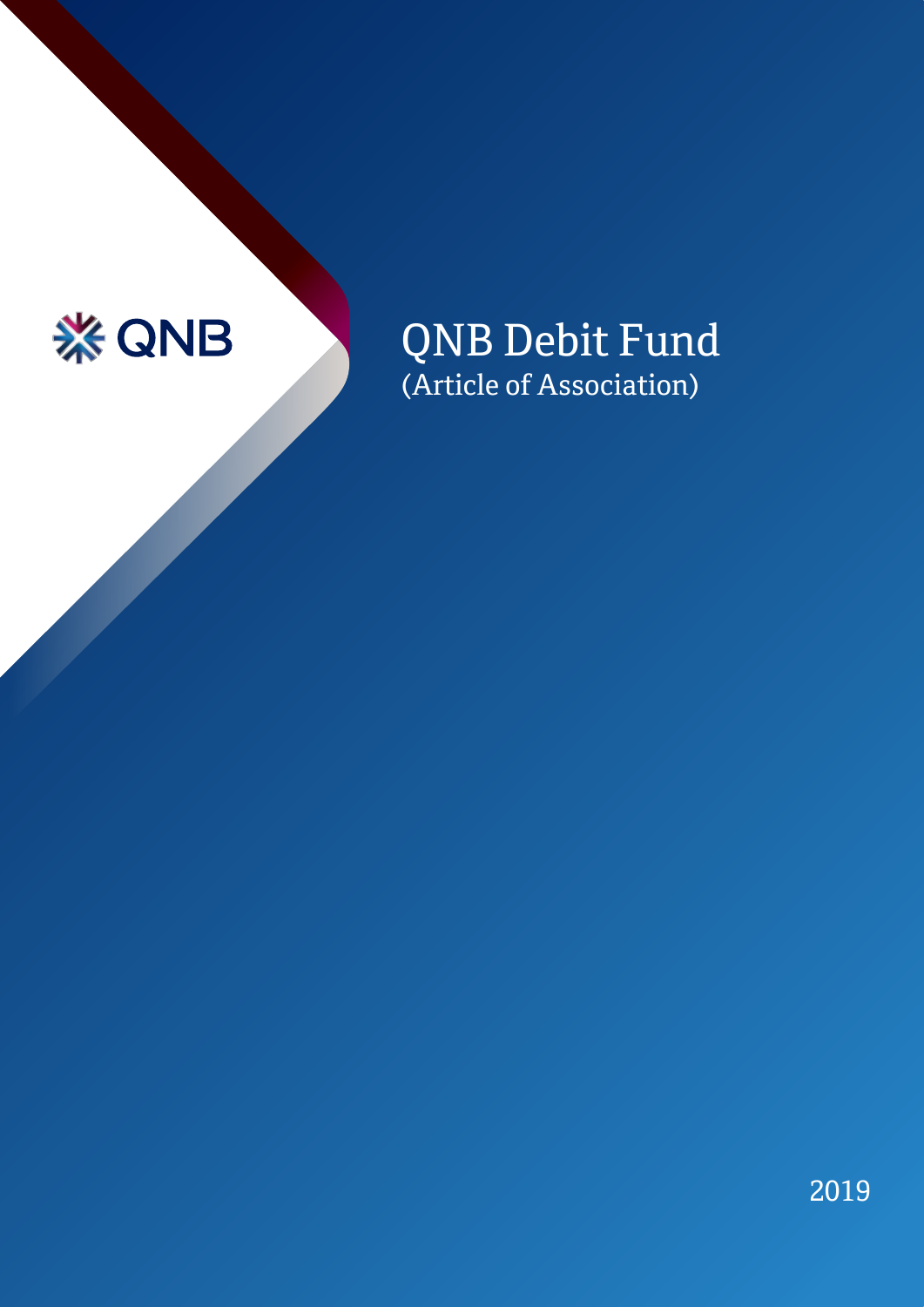| l.  |                                                                                    |  |
|-----|------------------------------------------------------------------------------------|--|
| 2.  |                                                                                    |  |
| 3.  |                                                                                    |  |
| 1.  |                                                                                    |  |
| 5.  |                                                                                    |  |
| ິວ. |                                                                                    |  |
| 7.  |                                                                                    |  |
| 3.  | Capital of the Fund and conditions and controls of its increase and reduction 7    |  |
|     |                                                                                    |  |
|     |                                                                                    |  |
|     |                                                                                    |  |
|     |                                                                                    |  |
|     |                                                                                    |  |
|     |                                                                                    |  |
|     |                                                                                    |  |
|     |                                                                                    |  |
|     |                                                                                    |  |
|     |                                                                                    |  |
|     |                                                                                    |  |
|     |                                                                                    |  |
|     | 21. Rights, Duties and Responsibilities of the Fund Manager………………………………………………………25 |  |
|     |                                                                                    |  |
|     |                                                                                    |  |
|     |                                                                                    |  |
|     |                                                                                    |  |
|     |                                                                                    |  |
|     |                                                                                    |  |
|     |                                                                                    |  |
|     |                                                                                    |  |
|     |                                                                                    |  |
|     |                                                                                    |  |
|     |                                                                                    |  |
|     |                                                                                    |  |

Contents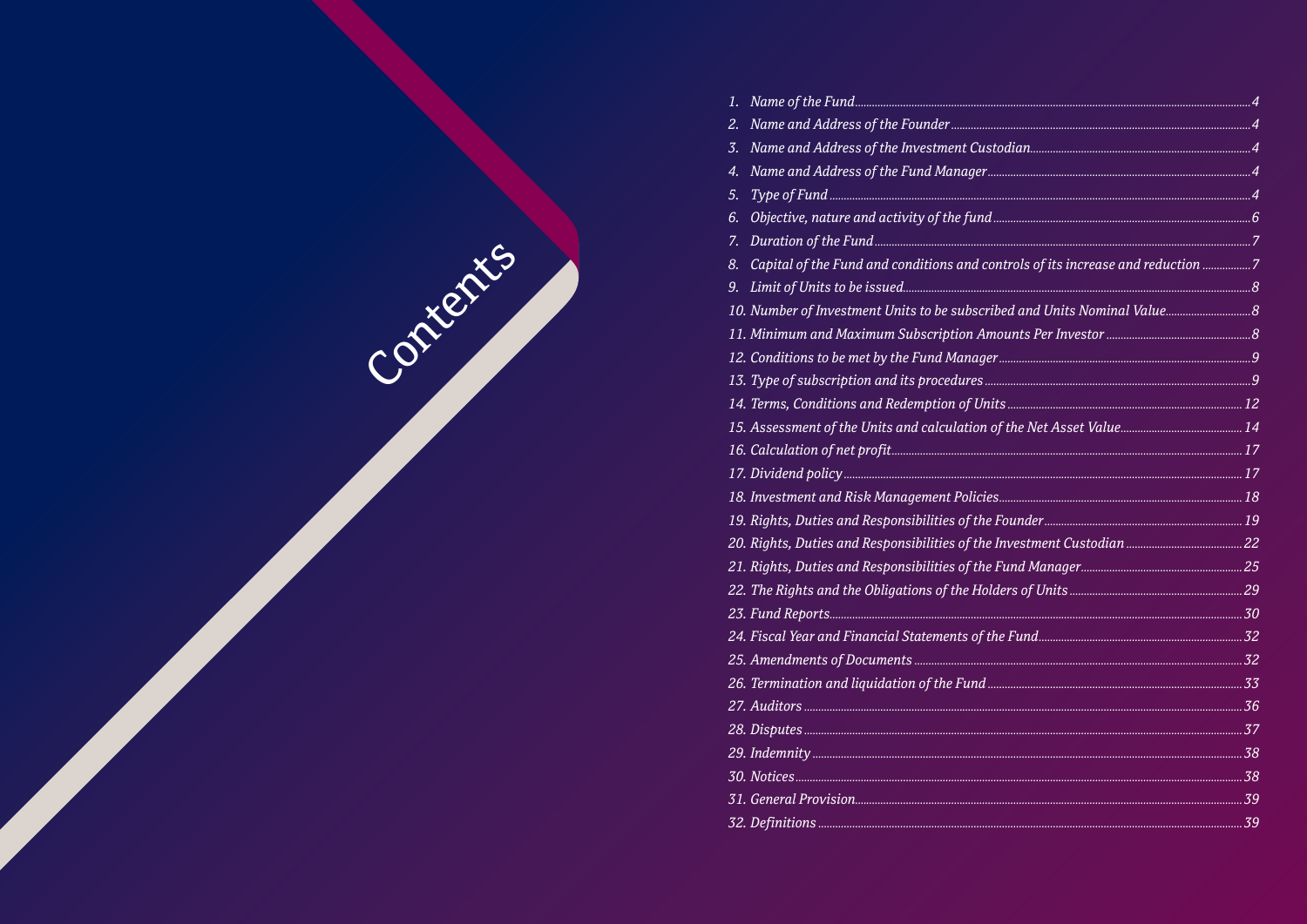### 1. Name of the Fund

#### QNB DEBT FUND

#### 2. Name and Address of the Founder

 Qatar National Bank, a Qatari Joint Stock Company established under the laws of Qatar and having its principal office in Doha, Qatar, P.O. Box 1000 (hereinafter referred to as the "Founder").

### 3. Name and Address of the Investment Custodian

 HSBC Bank Middle East Limited, a Jersey company regulated by the Jersey Financial Services Commission with registration number 85600, acting through its branch office in Qatar or its successor or such other entity appointed to act in such capacity from time to time by the Founder, whose address is at 1 Grenville Street, St. Helier, Jersey JE4 8UB, Channel Islands and having a branch office in Ali Bin Ali Building Al Matar Street #950 BLDG 150 , Ummoglina Area 27 P.O. Box 57 , Doha, Qatar (hereinafter referred to as the "Investment Custodian"), is appointed as Investment Custodian of the Fund.

# 4. Name and Address of the Fund Manager

 QNB Banque Privee (Suisse) SA, a company established under the laws of Switzerland (Company registration number CH-170.3.031.263-3) and having its registered office at 3 Rue des Alpes, 1201 Geneva, Switzerland (hereinafter referred to as the "Fund Manager").

- 5. Type of Fund
	- 5.1 The Fund is an open-ended fund established for public subscription in accordance with the provisions of the laws of Qatar, specifically Law No. (25) of year 2002 (the "Law"), the Minister of Economy and Commerce Decision No (69) of year 2004 for issuing the executive bylaws for investment funds (the "Directive"), Qatar Central Bank Regulations and investing in fixed income instruments issued by governments, central banks and reputable companies located in Qatar and the other member nations of the Gulf Cooperation Council

with a fund's maximum average portfolio duration of four years. The fund can also invest in fixed income instruments issued by entities or subsidiaries in any geographic area, provided that the entity or subsidiary must be controlled by the above mentioned Gulf Cooperation Council corporations.

- 5.2 These Articles of Association stipulate the provisions, rules and directives that shall apply to the Fund, the Founder, the Fund Manager, the Fund Investment Custodian, the Fund Auditors and the Unitholders.
- 5.3 The business of the Fund shall be commenced within a period of [60 days] after the incorporation of the Fund.
- 5.4 The preliminary expenses incurred in forming the Fund (including without limitation the preparation of its Articles of Association and its initial agreements with the Investment Custodian and the Fund Manager) and in connection with the

initial issue of its Units, any arrangement for registration of the Units may, except and to the extent that it may be otherwise agreed by the Founder and the Fund Manager, be advanced by the Founder in its sole discretion and repaid by the Fund to the Founder in equal instalments over the first 5 years of the Fund.

- 5.5 The Fund shall be denominated in Qatari Riyals.
- 5.6 The Fund is open to investments from both Qatari and Non-Qatari individual and corporate investors (other than the United State of America nationals, Individuals and Corporate).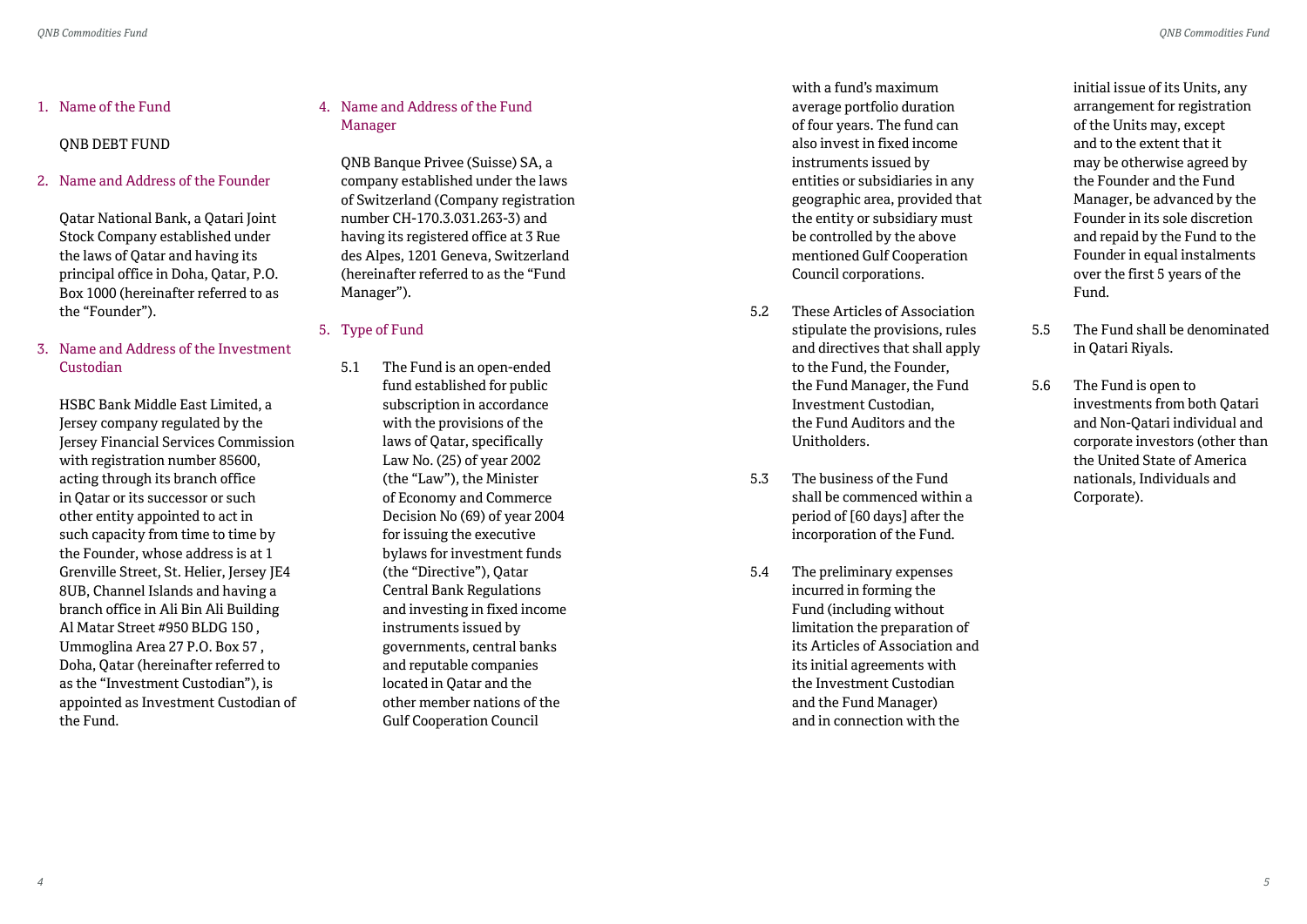6. Objective, nature and activity of the fund

 The objects for which the Fund is established are:

- 6.1 To carry on the business of an investment fund in accordance with these Articles of Association, the Directive and the Law and for that purpose to invest the Fund's assets in fixed income instruments issued by governments, central banks and reputable companies located in Qatar and the other member nations of the Gulf Cooperation Council (the "Approved Bonds") with a fund's maximum average portfolio duration of four years. The fund can also invest in fixed income instruments issued by entities or subsidiaries in any geographic area, provided that the entity or subsidiary must be controlled by the above mentioned Gulf Cooperation Council corporations. The fund shall not invest in the Qatari stocks, real estate or projects.
- 6.2 To deposit money within the cash limits imposed in these Articles of Association in any currency with financial institutions and on such terms as may seem expedient.
- 6.3 To employ experts to investigate and examine into the conditions, prospects, value, character, and circumstances of any business, concern or undertaking, or of any assets, properties or rights.
- 6.4 To accumulate any capital gains and other income, which shall be added to the value of the Fund and employed for any of the purposes of the Fund.
- 6.5 The Fund shall pay dividends on an annual basis, though the Fund Manager may, in its sole discretion, change this dividend policy at any time.
- 6.6 The Fund may obtain further financing to increase investment capacity, cover operating expenses, make redemption or distribution payments, meet working capital need, or for clearing transactions, up to a maximum amount of twenty-five percent of the then prevailing Net Asset Value of the Fund (measured as of the time any such financing is incurred).

## 7. Duration of the Fund

 The duration of the Fund shall commence on the date of its registration in the Investment Fund Register at the Ministry of Business and Trade. The duration of the Fund is for ten years renewable by the Founder after the approval of Qatar Central Bank.

- 8. Capital of the Fund and conditions and controls of its increase and reduction
	- 8.1 The initial share capital of the Fund is QAR 70,000,000 divided into 7,000,000 Units. Each Unit shall have a nominal value of QAR 10, and the Units shall be fully paid upon issuance. The Founder has the right to increase or reduce the Fund capital in accordance to limits specified in the Articles of Association.
	- 8.2 Increase of Capital may be effected by issuing new Units for the amount required for the increase at time or period determined by the Founder.
- 8.3 The Founder may resolve after the approval of Qatar Central Bank (the "Central Bank") to reduce the capital of the Fund up to 50% during the determined offering period. The reduction shall be effected by cancelling a number of Units to the extent of the amount of capital reduction.
- 8.4 In case of over subscription during the determined offering period the Founder may, after the Central Bank's approval, increase the capital of the Fund by the value it deems to be necessary, and in accordance with any maximum limit of capital increase specified in these Articles of Association.
- 8.5 The Board of Directors of the Founder, or to whom the Board of Directors delegate power to act on its behalf on such issues, shall approve any increase or reduction of the Fund capital.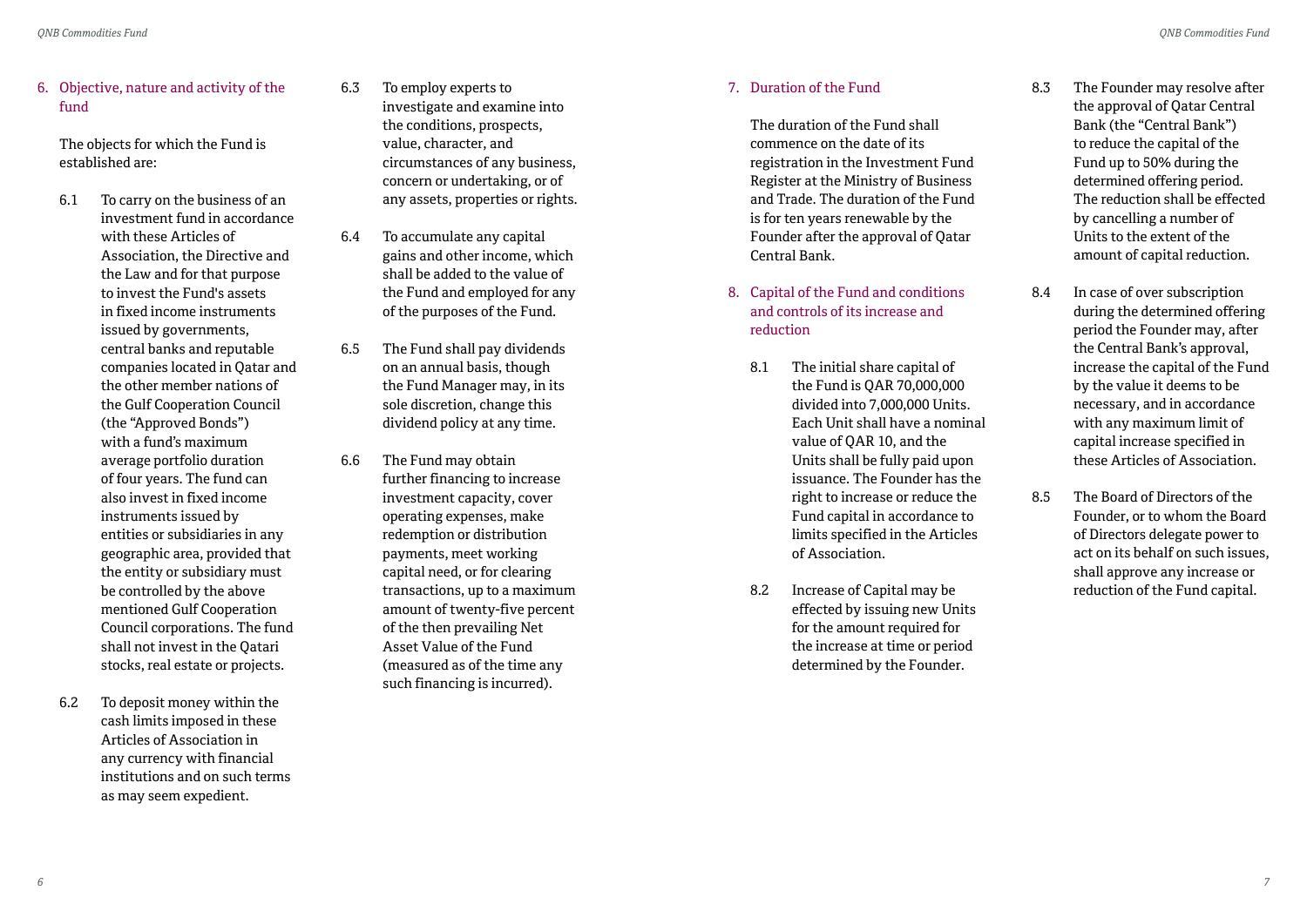### 9. Limit of Units to be issued

- 9.1 The minimum number of Units that the Founder shall issue at the establishment of the Fund, in case the initial capital is not reduced, is 7,000,000 Units.
- 9.2 The maximum number of Units that the Founder may issue, including the initial minimum number of Units, after the establishment of the Fund is 500,000,000 Units.
- 10. Number of Investment Units to be subscribed and Units Nominal Value
	- 10.1 The number of Units in the initial offering shall be 7,000,000 Units.
	- 10.2 Units in the Fund are nominal and indivisible, and shall be exchanged or transferred through the Investment Custodian.
	- 10.3 Each unit shall have a nominal value of QR 10.
- 11. Minimum and Maximum Subscription Amounts Per Investor
	- 11.1 Pursuant to these Articles of Association the value of Units hereby fixed as the minimum subscription upon which the

Investment Custodian and the Founder may proceed to allot Units pursuant to the said initial issue of Units is QR 20,000. The minimum value of Units to be subscribed in for any single investor is QR 20,000 and shall not exceed 49% of the total number of Units at any point in time. The minimum value of additional Units that may be subscribed for by an Investor as an additional subscription is QR 10,000. Only a full number of Units may be issued; portions of Units may not be issued. Any excess subscription cash will be repaid by cheque to the subscriber net of any refund costs.

11.2 Notwithstanding the foregoing, the Founder may from time to time determine the minimum amount in value or number of any holding of Units which may be held PROVIDED THAT any such determination shall not oblige any person registered as a holder of Units prior to such determination either to dispose of any such Units or to acquire additional Units.

# 12. Conditions to be met by the Fund Manager

 The Fund Manager's eligibility requirements are:

- (a) Any individual that is below 21 years old and is not awarded any university bachelor degree shall not be appointed as Fund Manager.
- (b) The Fund Manager may be any experienced corporation in the financial and investment fields.
- (c) The Fund Manager shall be of good reputation and conduct and shall not have been convicted of a felony or crime in breach of honour or trust unless it has been reinstated.
- (d) The Fund Manager shall fulfil the requirements of the Law, the Directive and the Qatar Central Bank regulations.

# 13. Type of subscription and its procedures

- 13.1 The Units of the Fund shall be offered to public subscription by the Founder in accordance with the applicable Mutual Funds law no 25 of 2002, its Directive and these articles of association.
- 13.2 The Investment Custodian shall keep a register of the Fund's Unitholders (the "Unitholders Register"), which shall contain their names, nationalities, domiciles, Unit certificate serial numbers, and the number of Units owned by each investor. Any disposal or assignment of Units by any Unitholder and the date and details of such disposal, or assignment shall also be included in the Unitholders Register.
- 13.3 No person shall be recognized by the Founder or the Fund Manager as holding any Unit in the Fund, unless this person is registered in the Unit holders Register.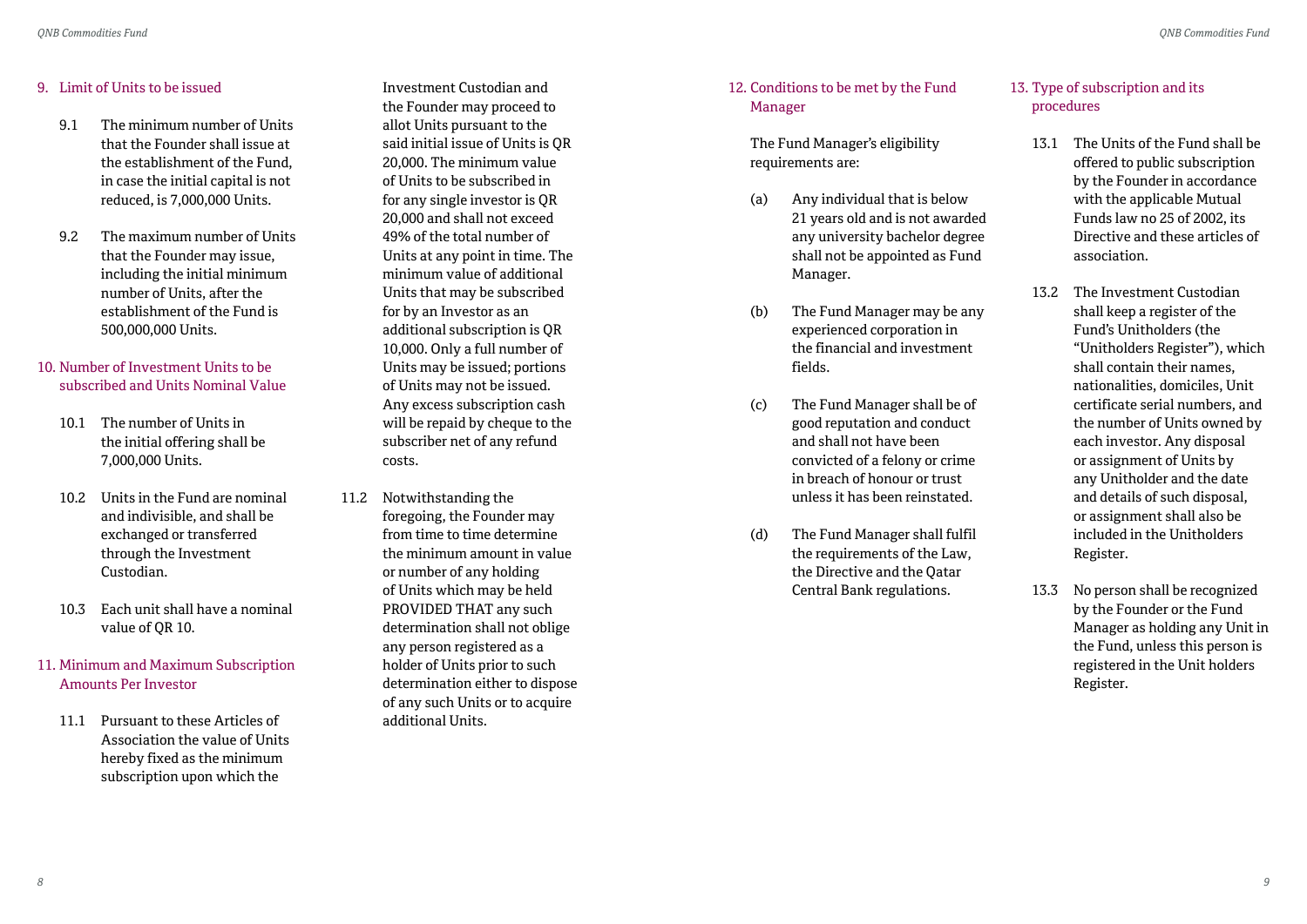- 13.4 The Investment Custodian shall issue Unit certificates serially numbered signed by the Founder and the Fund Manager. Unit certificates must show the Fund's name, License Number, the Registration Number of the Fund, the nature of the Units (if any), the nature of the Fund, the duration of the Fund, the number of Units that the Unit holder bought or held and the address and name of the Founder.
- 13.5 The sale or purchase of a Unit shall not be considered effective against the Fund or a third party unless entered in the Unitholders Register referred to in Article 13.2 here above. The Founder or the Investment Custodian may suspend the registration of Units during the period when the Net Asset Value determination is suspended pursuant to Article 15.6. The Investment Custodian may refuse to register a sale or purchase in the following cases:
- (a) if the sale, purchase, or transfer of ownership, contravenes the provisions of these Articles of Association, the Law, the Directive or Qatar Central Bank regulation;
- (b) if the balance remaining in respect of the value of the Units has not been paid to the Fund; or
- (c) if it does not fulfil the minimum holding requirements.
- 13.6 The Founder may reject any subscription form in the Fund, totally or partially, if it breaches the Law, the Directive, these Articles of Association, the Prospectus or the Subscription Terms and Conditions or if the subscriber submits insufficient or incorrect information.
- 13.7 Subject as hereinafter provided on receipt by the Investment Custodian or its authorized agents of:
- (a) An application in writing in such forms as the Founder may from time to time determine; and
- (b) Such information as the Founder may from time to time require;

 The Founder may, on such day or days as the Founder may determine, make the initial issue of Units at the Subscription Price per Unit determined in accordance with Article 14. 2 hereof or, subsequent to the initial issue of Unit on any Valuation Day allot and issue Units for cash at a Subscription Price per Unit determined in accordance with Article 14. 6 hereof.

- 13.8 The allotment of Units on any Valuation Day shall be conditional on the said application (and such information as the Founder may from time to time require) having been received before close of business or such time as the Founder may from time to time specify.
- 13.9 Payment for Units shall be made at such time and in such manner as the Founder may from time to time resolve either generally or in any specific case.
- 13.10 Units in the Fund may only be offered by the Founder, unless the Founder appoints other agents.
- 13.11 The price per Unit at which the Unit shall first be offered and the period during which the offer of the initial issue shall remain open shall be determined by the Founder.
- 13.12 All subscription of the Fund's Units shall be effected on Valuation Days and all redemption of the Fund's Units shall be effected the last Day of each calendar month (a "Redemption Date") or such other days as the Founder may from time to time determine.
- 13.13 Subsequent allotment of Units on any Valuation Day shall be made at a Subscription Price per Unit determined by the Founder on the relevant Valuation Day of not less than the Redemption Price on the same Valuation Day and not more than a sum ascertained by: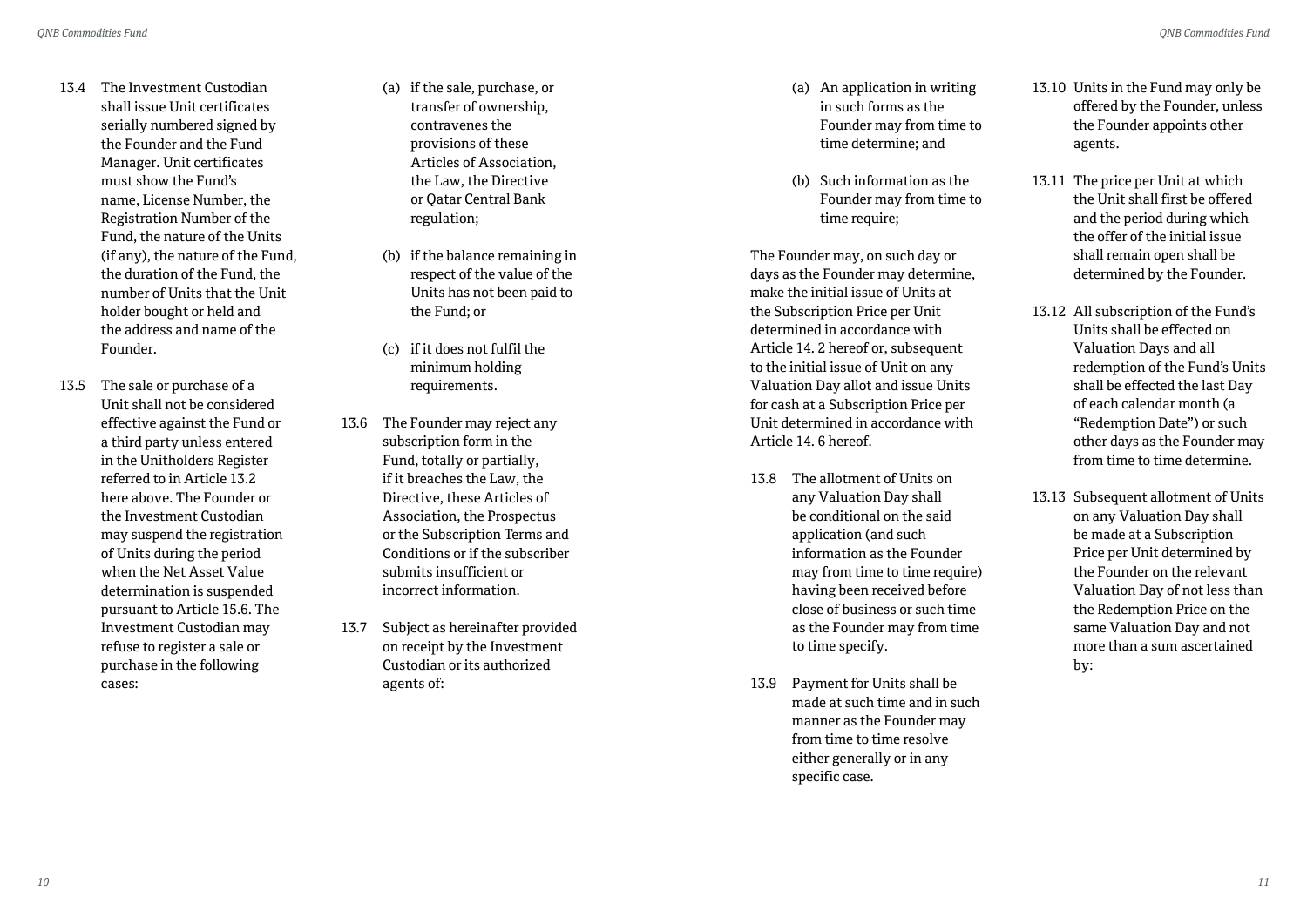- (a) Assessing the Net Asset Value of the Fund concerned for this purpose under Article 15.2 on the Valuation Day; adding thereto such sum as the Fund Manager may consider represents the appropriated provision for costs, duties and charges which would have been incurred by the Fund up to the relevant Valuation Day; and
- (b) Dividing the amount calculated under subparagraph (a) above by the total number of Units outstanding at that time.
- 13.14 For the Purpose of this Article and Article 13.14 hereof:
	- (a) Units which have been allotted by reference to a particular Valuation Day, shall be deemed to come into issue at the commencement of business on the next Business Day following the day on which they are actually allotted.
	- (b) Units which have been redeemed in accordance with Article 14.1 hereof shall be deemed to remain in issue until the close of business on the day on

which they are actually redeemed.

- 13.15 Upon payment in full of the Subscription Price and any initial charge, an investor shall not be liable to make any further payment and no further liability can be imposed on him in respect of the Units which he holds.
- 13.16 No Units shall be allotted during any period when the determination of the Net Asset Value is suspended pursuant to Article 15.6 and no Units shall be issued during any such period except those which have been allotted prior to the commencement of such period.

## 14. Terms, Conditions and Redemption of **Units**

14.1 Subject to the provisions of Article 11.1 and subject as hereinafter provided, the Investment Custodian shall on receipt by it or its authorized agent of a request in writing in such form as the Founder may from time to time determine by a holder of Units redeem all or any portion of such Units at the Redemption Price of each such Units determined in accordance with Article 14.6 or procure the purchase thereof at not less than the Redemption Price.

- 14.2 The redemption or purchase of units pursuant to Articles 14.1 shall be made on the Redemption Date falling after the day on which the Investment Custodian is in receipt of such request, provided that the request has been received by the Investment Custodian before close of business on the 20th day of the month in which the relevant Redemption Day falls, and when such day is not a Business Day, before close of business of the immediately preceding Business Day.
- 14.3 Upon the redemption of a Unit being effected pursuant to these Articles of Association, the relevant Unitholder shall cease to be entitled to any rights in respect thereof and accordingly his name shall be removed from the Unitholders Register with respect thereto.
- 14.4 If it shall come to the notice of the Founder or the Investment Custodian that any Units are owned directly or beneficially by any person in breach of any applicable statute, decree, law, governmental regulation having the force of law, ruling, order or directive, to which the Fund, the Founder, the Investment Custodian, the Fund Manager or any of

the Unitholders is or may be subject, or by virtue of which such person is not qualified to hold such Units, the Founder reserves the right to redeem the Units of such investor upon [5] Business Days' prior notice. Redemption amounts shall be paid out of the Fund monies.

- 14.5 The Investment Custodian may on any Redemption Date compulsorily redeem any holding of less than the minimum holding (if any) of Units at the Redemption Price on that day. Redemption amounts shall be paid out of the Fund monies.
- 14.6 The Redemption price for each Unit on a particular Valuation Day shall be determined by the Founder and shall not be more than the Subscription Price on the same Valuation Day and not less than a sum calculated by:
	- (a) Assessing the Net Asset Value of the Fund calculated in accordance with Article 15.2 for the particular Valuation Day.
	- (b) Deducting there from such sum as the Investment Custodian may consider represents the appropriate provision for costs, duties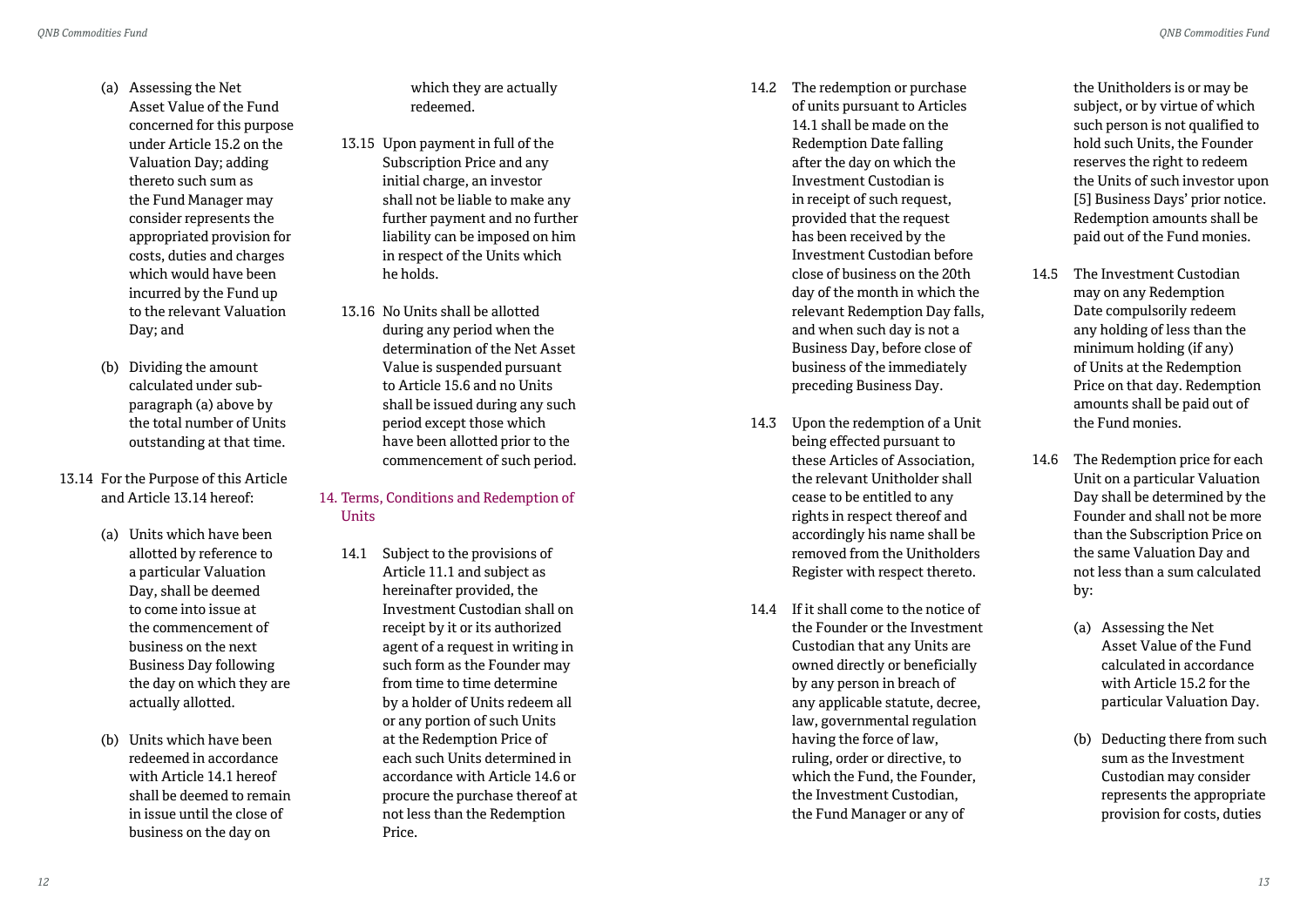and charges which would have been incurred by the Fund up to the relevant Valuation Day.

 (c) Dividing the resulting amount by the total number of Units outstanding at that time.

 The payment of the Redemption amount will take place within ten business days of the Redemption Date

### 15. Assessment of the Units and calculation of the Net Asset Value

- 15.1 The Net Asset Value of the Fund shall be determined by the Investment Custodian for each Valuation Day and on such other occasion as the Founder may direct and shall be determined in accordance with the provisions of Articles 15.2 and 15.3.
- 15.2 The Net Asset Value per Unit is determined by dividing the value of the Fund's assets less the sum of all liabilities by the number of Units outstanding at that time, determined in accordance with the International Financial Reporting Standards ("IFRS"), including any unrealised profits and losses on the Fund's open positions.

 The Net Asset Value per Unit is expressed with a three-digit decimal expansion.

 As a rounding policy, if the fourth digit of the decimal expansion of Net Asset Value per Unit is comprised between 1 and 4, the value will be rounded down to the closest threedigit decimal expansion. If the fourth digit of the decimal expansion of Net Asset Value per Unit is comprised between 5 and 9, the value will be rounded up to the closest three-digit decimal expansion.

15.3. Valuation of Assets

 To value Assets, the Investment Custodian shall use the information provided by Bloomberg, Reuters or any third party provider reasonably deemed to be a reliable source of financial information.

 Exchange Listed Securities and normally traded securities will be valued at the official close price at the end of the trading day.

 The valuation of an investment for which a representative price is not readily available or is not regularly traded shall be based on its estimated realizable value.

 Illiquid or non tradable securities will be valued at their estimated realizable value as approved by the authorized signatories of the fund.

- 15.4 The fees and commissions payable by the Fund shall be as follows:
	- a) Management Fee:

 The Fund Manager will receive from the assets of the Fund fee (the "Management Fee") equal to the equivalent of 0.75% per annum of the Fund's monthly Net Asset Value (calculated before deduction of the Management Fee).

 The management fee will be paid monthly and calculated prior to the deduction of the Management Fee.

b) Custodian Fee:

 The fund will pay the Investment Custodian in arrear, the following fees, calculated using the Net Asset Value of the Fund on last business day of each calendar month:

> 1) Custody fees of 0.02% per annum of the Net Asset Value and sub-custody fees of 0.07% per annum of investments held on GCC and 0.005% per annum on the investments held in Euroclear.

 This fee is payable and calculated on a monthly basis

 This fees is subjected to a minimum fee of US\$ 1,750 (US Dollars One

Thousand Seven Hundred and Fifty ) per month

> 2) Additional custody transaction fees will apply on the last business day of each calendar month varying among different markets:

 USD 20 per trade done in Euroclear and USD 50 per trade done in the GCC.

USD 30 per repair or cancellation

 3) In respect of each Valuation Day the fund will pay an administration fee of 0.10% per annum of the Fund's Net Asset Value on relevant valuation day.

 This fees is subjected to a minimum monthly administration fee of US\$ 1,750 (US Dollars One Thousand Seven Hundred and Fifty)

- 4) Investor Services fee:
	- a) 0 350 investors at USD 5 per investor per month
	- b) 351 1000 investors at USD 4 per investor per month
	- c) Above 1000 investors fees to be negotiated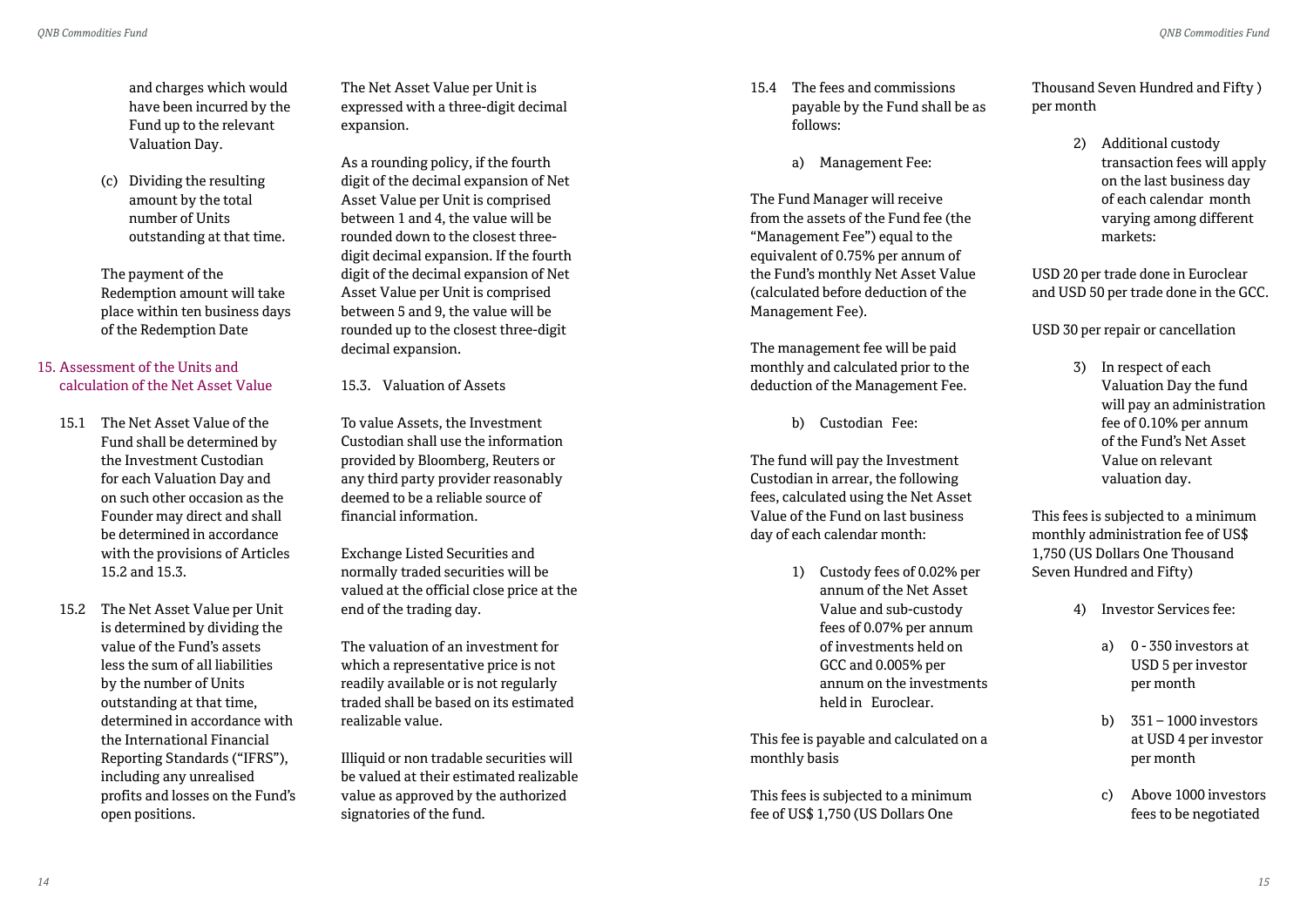#### at HSBC discretion

- d) USD 30 to cover each subscription, redemption or transfer.
- 15.5 Operational Costs:
	- (a) Expenses associated with investment activities and operation of the Fund, including, but not limited to, brokerage commissions, Management Fees, investment expenses, administrative expenses, Custodian Fee, and legal, accounting, audit and reporting expenses and costs of publishing its Net Asset Value and other information from time to time will be borne by the Fund.
	- (b) The cost and expenses incurred in establishing the Debt Fund will be borne by the Fund in accordance with the provisions of Article 5.4 as applicable.
- 15.6 The Founder may declare a suspension of the determination of the Net Asset Value for the Fund for the whole or any part of a period during which:
- (a) dealings on markets are suspended;
- (b) disposals of investments by the Fund would not be reasonably practical and might seriously prejudice Unitholders;
- (c) an accurate valuation of investments is unavailable; or
- (d) normal rates of exchange are not available.
- 15.7 Any such suspension shall be publicized in at least two local newspapers in the next Business Day following the suspension decision, and thereafter there shall be no determination of Net Asset Value until the Founder shall declare the suspension at an end except that the suspension shall terminate in any event on the first Business Day on which:
	- (a) The condition giving rise to the suspension shall have ceased to exist; and
	- (b) No other condition under which suspension is authorized under Article 15.6 shall exist.
- 15.8 No issue or redemption of Units will take place during any period when the calculation of Net Asset Value is suspended.
- 15.9 Requests for redemption may be revoked during the period of suspension. Requests not revoked will be effected on the first Redemption Date following the end of the suspension.

### 16. Calculation of net profit

 "Net Profit is calculated as the difference between the unit Net Assets Value ("N.A.V.") of the year end and the unit N.A.V. of the previous year end net of any dividends paid for that year.".

# 17. Dividend policy

- 17.1 The Fund shall, after the closing of the calendar year, annually distribute by way of dividends to the Unitholders an amount which shall be no less than 60% of the net profits earned during the period.
- 17.2 Dividends shall be distributed only from the available distributable surplus after the deduction of the applicable surcharge and fees, if any, except that no dividend shall be paid in relation to the Fund's initial fiscal year.
- 17.3 Founder shall determine the annual dividend rate of the Fund upon a recommendation of the Fund Manager.
- 17.4 The Founder shall declare the dividend ratio within the first 10 business days in January of each year and notify the Investment Custodian, Fund Manager and regulatory authorities accordingly
- 17.5 Dividend shall be distributed to Unitholders within 20 business days of the date of declaration, before the next redemption and subscription date.
- 17.6 The dividend will be due to only those Unitholders whose names appear in the register of Unit Holders on the dividend payment day mentioned under article 17.5.
- 17.7 Investment Custodian shall reduce the fund's NAV on dividend distribution day in  $line with IFRS$
- 17.8 Investment Custodian shall execute the dividend distribution process.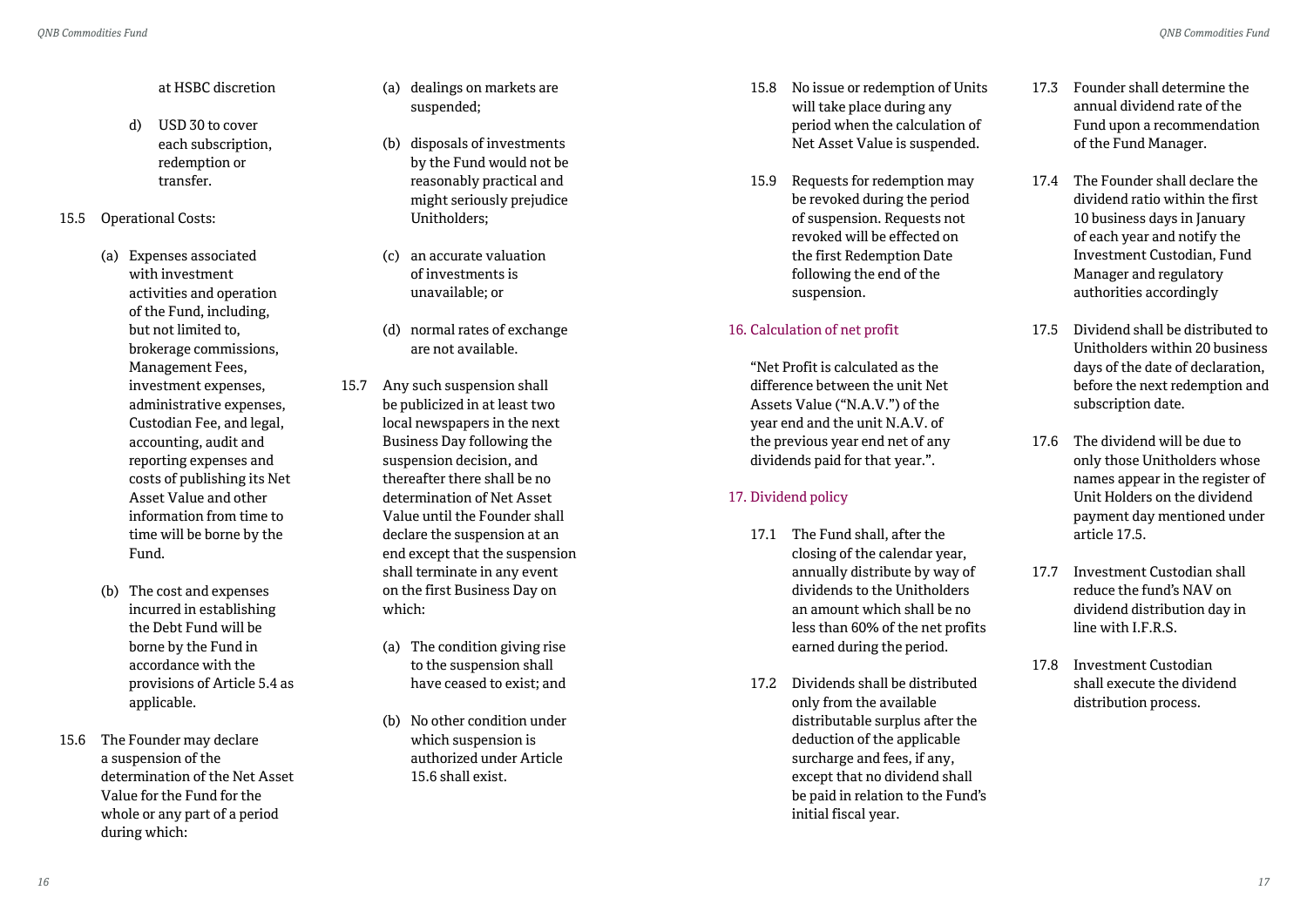# 18. Investment and Risk Management Policies

- 18.1 The Fund shall be investing in fixed income instruments issued by governments, central banks and reputable companies located in Qatar and the other member nations of the Gulf Cooperation Council with a fund's maximum average portfolio duration of four years. The fund can also invest in fixed income instruments issued by entities or subsidiaries in any geographic area, provided that the entity or subsidiary must be controlled by the above mentioned Gulf Cooperation Council corporations.
- 18.2 The fund shall not invest more than 10% of its NAV in securities issued by one single entity or corporation. However, this rule shall not apply to securities issued by Gulf Cooperation Council governments, central banks and corporate entities controlled by such governments.
- 18.3 The fund shall not invest more than 30% of its NAV in securities issued by any one single group of companies. However, this rule shall not apply to securities

issued by Gulf Cooperation Council governments, central banks and corporate entities controlled by such governments.

- 18.4 The fund can invest in cash instruments for an aggregate value of up to 25% of its NAV.
- 18.5 The fund may invest into money-market instruments such as time deposits, reverse repurchase arrangements or any other type of exchangeregulated money-market instruments for an aggregate value of up to the fund's cash limit stated above.
- 18.6 The fund's Money-market counterparties shall be financial institutions authorized in their jurisdictions, including banks, financial services institutions and national exchanges, and should be located in the G.C.C.
- 18.7 Such Money-market counterparties can also be financial institutions operating in any other geographic area provided that these institutions must be controlled by the above-mentioned G.C.C. corporations.
- 18.8 All prospective investment of the Funds shall be preceded by an economic analysis and the use of fundamental and technical analysis and the employment of valuation models.
- 18.9 The utmost secrecy should be observed at all times in the operations of the Fund and the Investments made by the Investor. This shall not be construed as limiting the access of the applicable regulatory authorities (including the Qatar Central Bank, and any other appropriate regulatory authorities), to the Fund's records for the purpose of regulatory supervision.

# 19. Rights, Duties and Responsibilities of the Founder

- 19.1 The provisions and rules of these Articles of Association shall be binding on the Founder.
- 19.2 The Founder's Board of Directors or whomever the Board of Directors delegates power to act on its behalf on such issue, shall appoint a legal counsel to the Fund.
- 19.3 The Founder shall nominate the individual(s) who shall represent him in its relation with the Fund Manager, the Investment Custodian and any third parties. The signature of the nominated individual(s) shall be binding on behalf of the Founder in all matters concerned with the running of the Fund affairs in the normal course of its business.
- 19.4 The Founder may appoint, by a Board of Directors resolution, any individual or corporation in accordance with these Articles of Association, the Directive and the Law to act as the Fund Manager of the Fund's investment affairs (including without prejudice to the generality of the foregoing, the fulfilment of the investment objective of the Fund). The remuneration of the Fund Manager shall be payable by the Fund.
- 19.5 The Founder reserves the right to remove the Fund Manager at any time.
- 19.6 Notwithstanding Article 19.5 above, the Founder shall not remove any Fund Manager unless and until it has appointed a successor Fund Manager that satisfies the requirements of Article 12.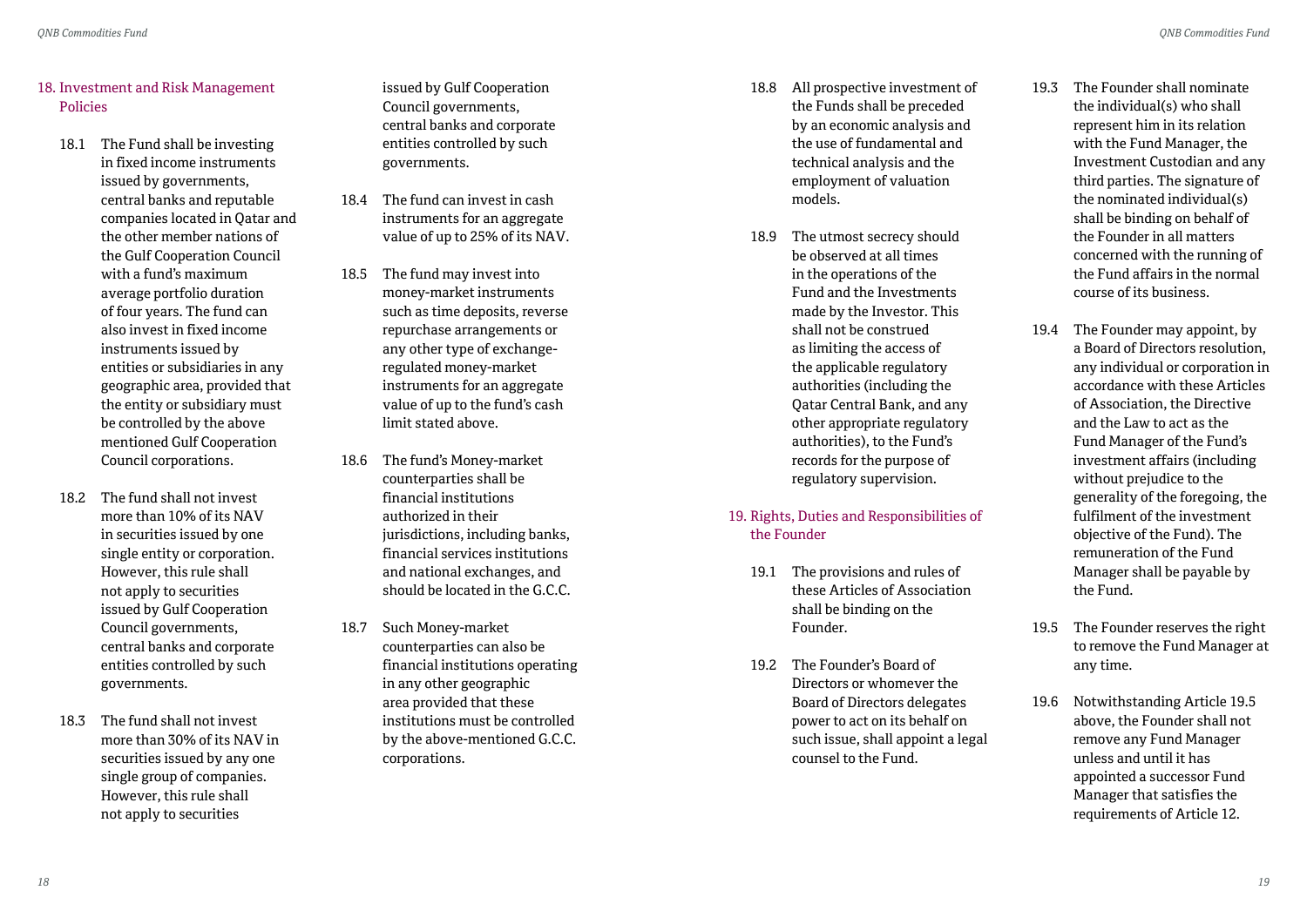- 19.7 The Founder shall appoint in coordination with the Fund Manager and in compliance with these Articles of Association, the Directive and the Law at the Fund's expense.
- 19.8 The Founder shall appoint a Investment Custodian in accordance with these Articles of Association, the Directive and the Law to be responsible for the safe custody of the assets of the Fund and perform administrative and custodial duties respectively and such other duties upon such terms as the Founder may from time to time (with the agreement of the Investment Custodian) determine. The remuneration of the both the Investment Custodian shall be payable by the Fund.
- 19.9 The Founder shall not remove any Investment Custodian unless and until he has appointed a successor Investment Custodian that satisfies the requirement of Article 20.
- 19.10 The Founder shall have regular meetings with the Fund Manager and the Investment Custodian, and shall monitor their work and check its compliance with the Directive, the Law, the rules and regulations, and provisions of these Articles of Association.
- 19.11 The Founder shall appoint a Secretary for the Fund to organize and prepare the minutes of meetings between the Founder, the Investment Custodian and the Fund Manager. Minutes of these meetings shall be entered in a Minutes Book. The Founder and the attendees of the meeting shall sign the Minutes. Anyone who objects to any resolution or issue adopted in the meeting shall have his objection recorded in the Minutes. Those attendees who sign the minutes of any meeting shall be answerable for the accuracy thereof.
- 19.12 The Founder may provide the Central Bank with reports about the work of the Fund Manager and the Investment Custodian.
- 19.13 Where for the purpose of these Articles of Association or for any other purpose any amount in one currency is required to be converted into another currency the Founder may effect such exchange at market prevailing rates.

### 19.14 The Founder shall:

- (a) obtain the required authorization from the Qatar Central Bank to constitute the fund, and register it at the Ministry of Business and Trade;
- (b) draft the articles of association of the fund, its investment policy and the risk management policy;
- (c) appoint the Fund Manager, the Investment Custodian, the Auditors, the consultants and experts who shall assist the fund when required, sign contracts with them, and determine their fees, commissions and the other privileges attributed to them, according to these Articles of Association;
- (d) supervise the work of the Fund Manager and the Investment Custodian, guide them and verify their compliance with the provisions of the Law and the Directive, the instructions of the Qatar Central Bank, and verify that the operations of the Fund and its investments are undertaken through a safe process which is in compliance with

the Fund's Articles of Association and its investment policies;

- (e) organize the subscription of, and, jointly with the Fund Manager, allocate the investment Units and inform the subscribers accordingly within 15 days of their allocation, produce and supervise deeds and ensure that they do not contradict the provisions of the Law, the Directive and the Articles of Association of the Fund;
- (f) initiate the necessary procedures against any contravention committed by the Fund Manager or the Investment Custodian within the permissible boundaries of the Articles of Association of the Fund, the Prospectus, the contract signed between the Founder and each of them, and the instructions issued by the Qatar Central Bank, in accordance with the provisions of the Law and the Directive;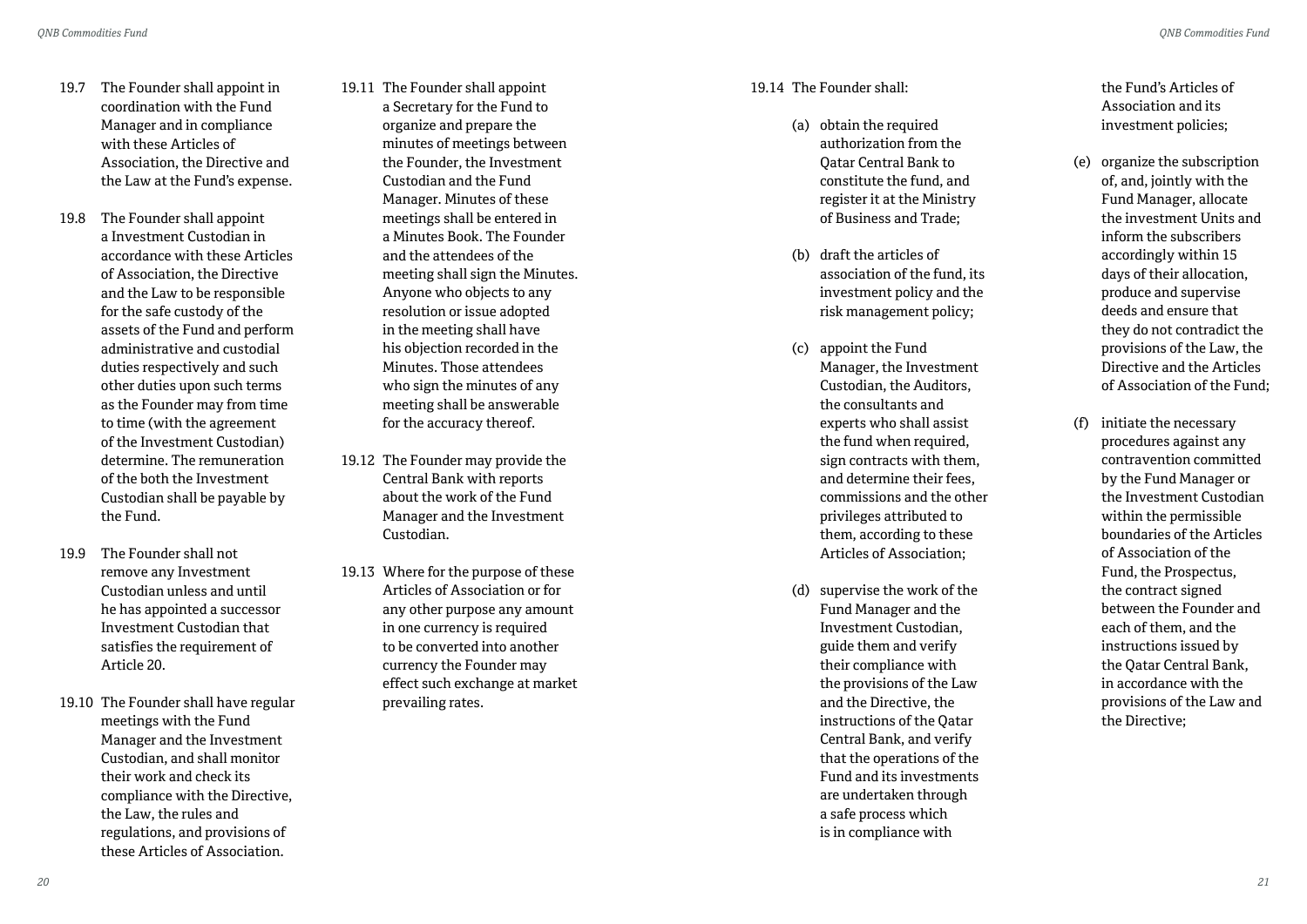- (g) constantly examine the evaluation of the investment Units of the Fund, and confirm its announcement on time and in accordance with the provisions of the Directive, the Articles of Association and the Prospectus;
- (h) supervise and approve the financial reports, statements and information prepared by the Fund Manager;
- (i) submit to the Qatar Central Bank, upon its request, periodical reports about the results of the Founder's followup and supervision of the performance of the Fund and notify the Qatar Central Bank of any infringement of the provisions of the Law or the Directive, and the instructions issued by the Qatar Central Bank, and the instructions pertaining to fighting against money laundering and the procedures taken by the Founder towards these infringements; and
- (j) initiate the procedures of liquidation of the Fund in accordance of the provisions of the Law, the Directive and these Articles of Association.
- 20. Rights, Duties and Responsibilities of the Investment Custodian
	- 20.1 The provisions and rules of the Custodian Agreement, the Administration Agreement, and the Registrar Agreement (altogether, the "Agreements"), the Prospectus and the Directive shall be binding on the Investment Custodian.
	- 20.2 The Investment Custodian shall undertake all duties and responsibilities designated to it pursuant to the Agreements and the Prospectus and in particular the following:
		- a) Periodically review all the transactions carried out by the Fund Manager for the account of the Fund and to the investor's record as provided herein.
		- b) Value the Units in accordance with the rules of the Law, the Directive and the Prospectus.
- c) Advise the Founder of any breaches by the Fund Manager revealed to it during the course of its duties.
- d) Maintain the Unitholder Register.
- e) Administer dividend payments (if any).
- f) Accept and keep safely forms submitted to it in connection with any issue, redemption or transfer of **Units**
- g) Receive and pay out amounts derived from the issue and redemption of Units, provide the subscribers with the related receipts, calculate the Net Asset Value on each Issue Date or Redemption Date both per Unit and for the Fund as a whole.
- h) Within the guidelines laid down by the Fund, deal with and reply to all correspondence from the Founder and other communications addressed to the Fund in relation to the subscription, exchange, purchase or transfer of Units.
- i) Provide the auditors with information in relation to the Fund as requested by them.
- j) Safeguard and supervise the money and assets of the fund and open and maintain the appropriate accounts and records.
- k) Pursuant to the Agreements, act on the instructions of the Fund and the Fund Manager in executing the transactions and obligations resulting from managing and investing the money and assets of the Fund by the Fund Manager.
- l) Provide custody reports to the Investment Manager including but not limited to reports for custody holdings, transaction settlement status and cash account balance.
- m) Upon reasonable prior written notice, provide the auditors with information in relation to the Fund as requested by them.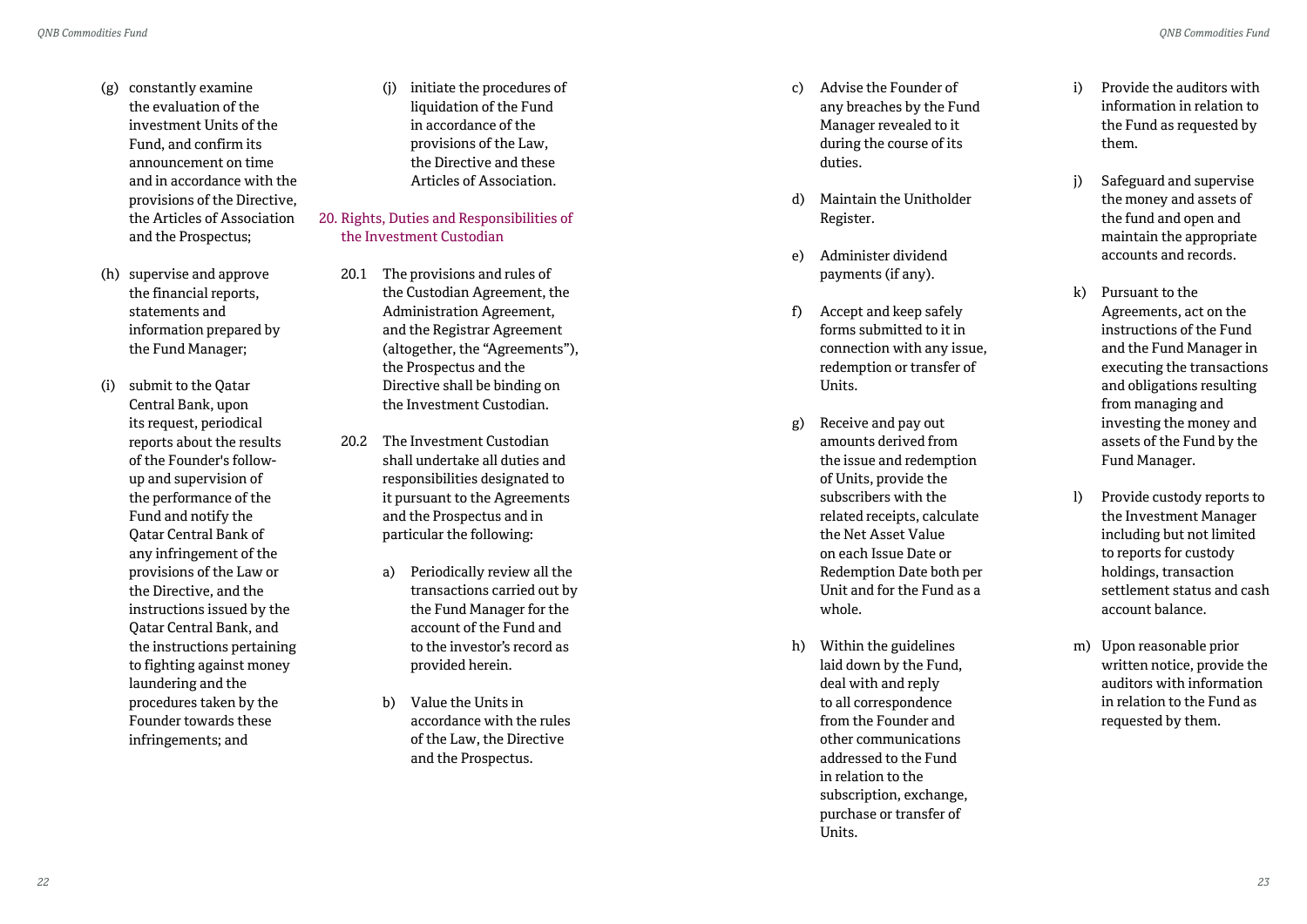- 20.3 The terms of appointment of the Investment Custodian shall provide that the Investment Custodian may not retire unless and until the Founder has appointed a successor Investment Custodian, which is acceptable to the Founder, within a period of 90 calendar days from the Custodian's submission of retirement note.
- 20.4 The Investment Custodian shall issue monthly, quarterly and annual valuations to the Founder and Fund Manager for their review.
- 20.5 The Investment Custodian shall provide the Founder with any document or information that helps it in monitoring and supervising the Fund and its operations.
- 20.6 The books of account shall be kept at the Investment Custodian's head offices, or at such other place or places as the Investment Custodian shall think fit, and upon prior reasonable notice, shall be open to the inspection of the Founder, but no person, other than the Founder, the Fund Manager, the Investment Custodian or the Auditors, or an officer, clerk, accountant

or other person whose duty requires and entitles him to do so, shall be entitled to inspect the books, accounts, documents or writings of the Fund, except as provided by the Directive or the Law or authorized by the Founder.

- 20.7 The Investment Custodian shall not publish any report and shall provide the Founder with any report that it issues.
- 20.8 The Investment Custodian shall have a register to keep all documents in relation of securities ownership and transactions.
- 20.9 The Investment Custodian shall have a register to keep all documents and certificates in relation to securities ownership and transactions.
- 20.10 The appointment of the Custodian may be terminated by the Custodian or the Founder on not less than 90 days' prior notice in writing.

## 21. Rights, Duties and Responsibilities of the Fund Manager

- 21.1 The provisions and rules of these Articles of Association shall be binding on the Fund Manager.
- 21.2 The Fund shall be managed in accordance with the provisions contained herein, the Directive, the Law, and Qatar Central Bank regulations.
- 21.3 Besides the tasks that these Articles of Association specify to be performed by the Founder and the Investment Custodian, the Fund Manager has the necessary power to fully realize the objects of the Fund outlined in Article 5.
- 21.4 In accordance with the Law, the Fund Manager shall represent the Fund before courts and in its relations with others and shall have the right to sign on its behalf.
- 21.5 The Fund Manager shall nominate the individual(s) who shall represent him in its relation with the Founder, the Investment Custodian and any other third parties. The signature of the nominated individual(s) shall be binding on behalf of the Fund Manager

in all matters concerned with the running of the Fund affairs in the normal course of its business.

- 21.6 The Fund Manager will undertake the day-today management and administration of the Fund subject to the supervision and direction, the Founder and the Qatar Central Bank. The Founder will have overall responsibility to oversee and supervise the Fund Manager and Fund.
- 21.7 The responsibilities of the Fund Manager in relation to the management of the Fund include the following:
	- (a) Keep proper books of account to be kept with respect to all the transactions, assets and liabilities of the Fund so as to enable the accounts of the Fund to be prepared.
	- (b) Prepare each year, the Fund's Balance Sheet for the last financial year including particulars of the Fund's assets and liabilities.
	- (c) Prepare each year a Profit and Loss account.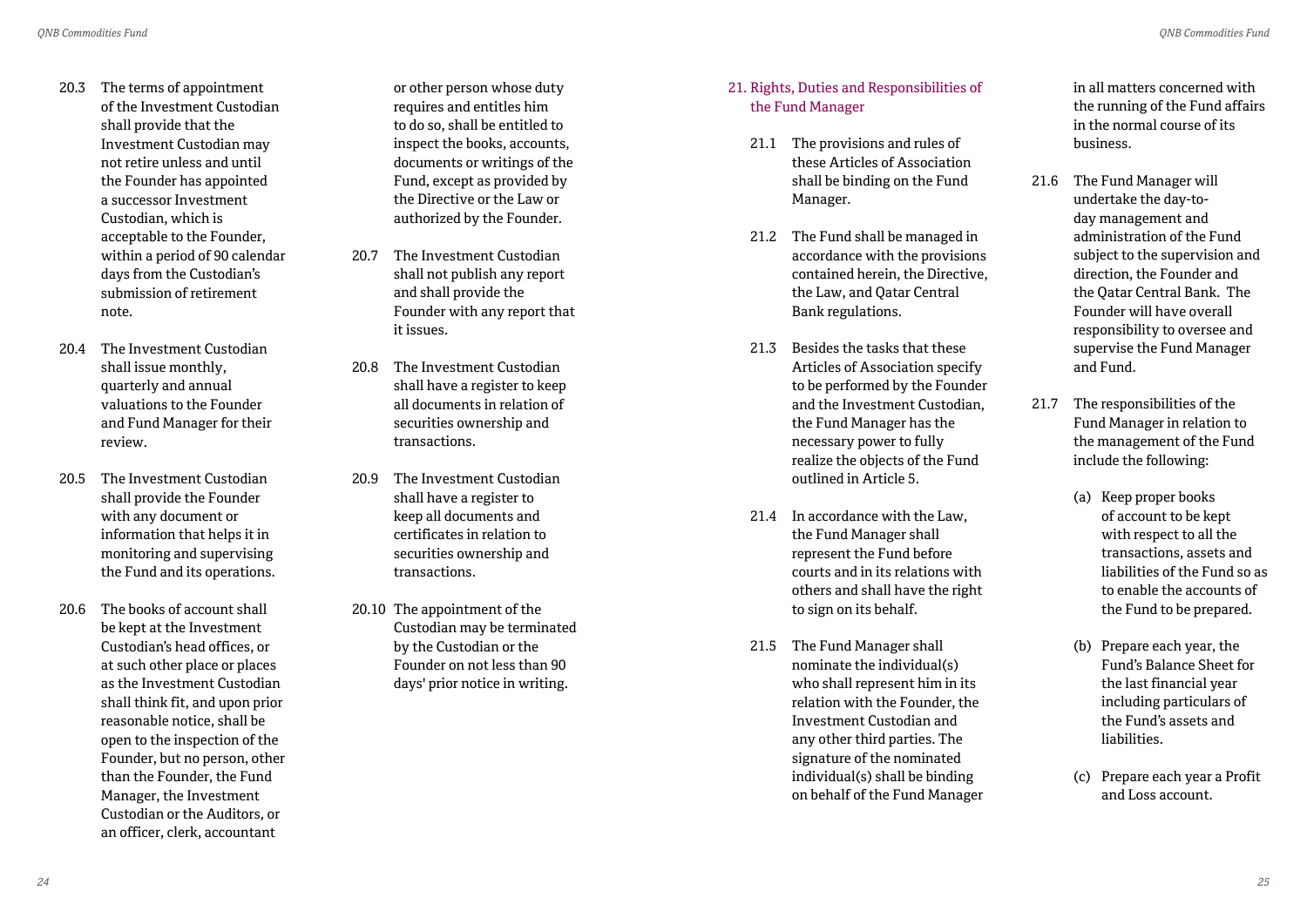- (d) Prepare each year, a detailed report on the Fund's operations, its financial position during the preceding year and the profits carried over from the year before and any other accounting statements, in accordance with the IFRS, to Qatar Central Bank before the publishing as specified in the Directive and articles (23.6 and 23.7). The report may be issued and published if QCB does not furnish any comments, and copies shall be provided to be sent to the Unitholders of the Fund.
- (e) Disclose to the Unitholders, when necessary, the data or information or progression which have substantial consequences on the amount of their investment or on the risks connected to the activity of the Fund.
- (f) Act as may be required by the Fund from time to time as proxy agent.
- (g) Prepare any other reports defined by the Minister of Economy and Commerce (currently the Minister of Business and Trade)

Decision No (69) of year 2004 or requested by Qatar Central Bank;

- (h) to implement the Investment Objective, and identify Investments, in accordance with the directions of the Articles of Association and the guidelines outlined in the Prospectus;
- (i) to undertake the investment in and divestment of assets of the Fund in accordance with the investment objective and the guidelines outlined in the Prospectus.
- (j) to provide information to and assist the Founder in respect of its supervision of the Fund;
- (k) to review the performance of the assets of the Fund;
- (l) to the extent reasonably possible to do so under the law, to protect the assets and investments of the Fund and the interests of the Unitholders in those assets and as investors in the Fund;
- (m) to protect the interests and the moneys of the Fund in every action or procedure

## he undertakes;

- (n) to be aware of the risks related to the activities of the Fund;
- (o) Together with the Founder, to allocate investment Units to the subscribers and inform them of the number of their Units within 15 days of their allocation; and
- (p) to do all acts, deeds and things as deemed necessary and incidental to the above.
- 21.8 As it may be necessary in relation to certain investments for the Fund Manager to delegate the performance of some of its services to another entity, the Fund Manager shall be permitted to undertake such delegation. In such case, the Fund Manager shall inform Qatar Central bank of this delegation. Any individual delegated by the Fund Manager to be involved in the management of the Fund shall abide by all investment and risk management policies stated in these Articles of Association and shall be bound by the provisions of these Articles of Association.
- 21.9 The Fund Manager is not obliged to act or refrain from doing anything in respect of the Fund (including to incur any liability) unless:
	- (a) the liability of the Fund Manager is limited in the same manner as set out in these Articles of Association and the Prospectus; and
	- (b) the type and amount of the assets of the Fund are sufficient to indemnify the Fund Manager in respect of any liability that the Fund Manager may incur in respect of that act or refraining from acting, provided that doing so or refraining from doing any such thing does not amount to gross negligence or wilful misconduct.
- 21.10 The Fund Manager shall be responsible for any damages incurred by the investors as a result of the Fund Manager's breach of the Law no. 25 of 2002 or its Directive, the Articles of Association of the Fund or the instructions issued to it by the Qatar Central Bank; or as a result of its misuse of its authority; or its wilful default or negligence.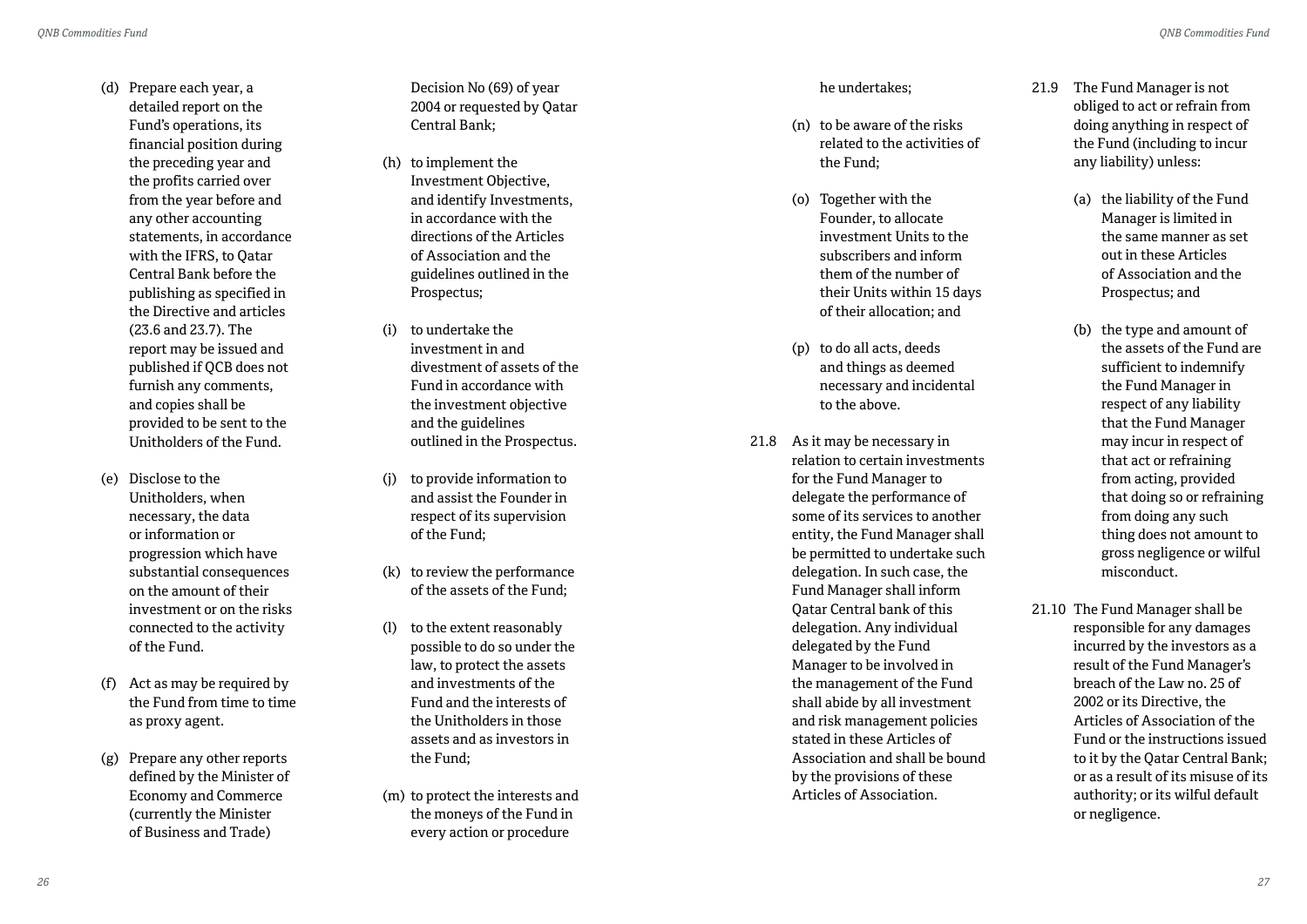- 21.1 The terms of appointment of the Fund Manager shall provide that the Fund Manager may not retire unless and until the Founder has appointed a successor Fund Manager which satisfies the requirements of Article 12, within a period of 90 calendar days from the Fund Manager's submission of retirement notice. In any event, the appointment of the Fund Manager shall be subject to the approval of the Qatar Central Bank.
- 21.2 All transactions executed by the Fund Manager shall be within the parameters and limits specified in these Articles of Association.
- 21.3 The Fund Manager and anyone involved in the management of the Fund shall check investment limits and parameters before performing any transaction. The Fund Manager shall report to the Investment Custodian and Founder any crossing of investment limits without any delay.
- 21.4 The Fund Manager may specify the duration of the investment and the entry and exit strategy adopted, subject to these Articles of Association.
- 21.5 The Fund Manager shall provide the Founder with any document or information that helps it in monitoring and supervising the Fund and its operations.
- 21.6 The Fund Manager whenever it is necessary shall publish any material information that may affect the investments of the Fund's investors.
- 21.7 The Fund Manager shall abide by all investment and risk management policies stated in these Articles of Association.

 The Fund Manager shall prepare every three months at least, a report as specified in the Directive and articles (23.1 and 23.3) which shall include the activities of the Fund and its financial statements that the Auditors shall examine

21.8 The Fund Manager shall submits to the Qatar Central Bank, copies of all the financial reports prepared by the Fund and such before disclosing or publishing them by a sufficient period specified by the Qatar Central Bank. The Qatar Central Bank might request from the Founder or the Fund Manager to re-establish the financial data, if it appeared to be false or not providing

sufficient information about the financial position of the Fund and the results of its activity.

22. The Rights and the Obligations of the Holders of Units

> 22.1 The liability of the Unitholders is limited to the extent of their holding.

 22.2 The provisions and rules of these Articles of Association, the Prospectus and the Agreements as well as the Management Agreement shall be binding on each Unitholder as if he had been a party thereto and had covenanted to be bound by the terms thereof and such provisions and rules authorize and require the Founder, the Investment Custodian and the Fund Manager to do things required of them under the terms thereof.

 22.3 Each Unit in the Fund shall confer equal rights and liabilities. An investor shall in particular enjoy the following rights:

- (a) To receive a share of all the assets (less liabilities) of the Fund at the time of liquidation.
- (b) To ask from the Fund Manager for a printed bulletin which includes the last financial data of the Fund, and any report of the Investment Custodian.
- (c) To dispose of the Units which he owns in the manner determined by these Articles of Association.
- 22.4 An investor shall not be held liable for the debts and obligations of the Fund except to the extent of the nominal value of its Units.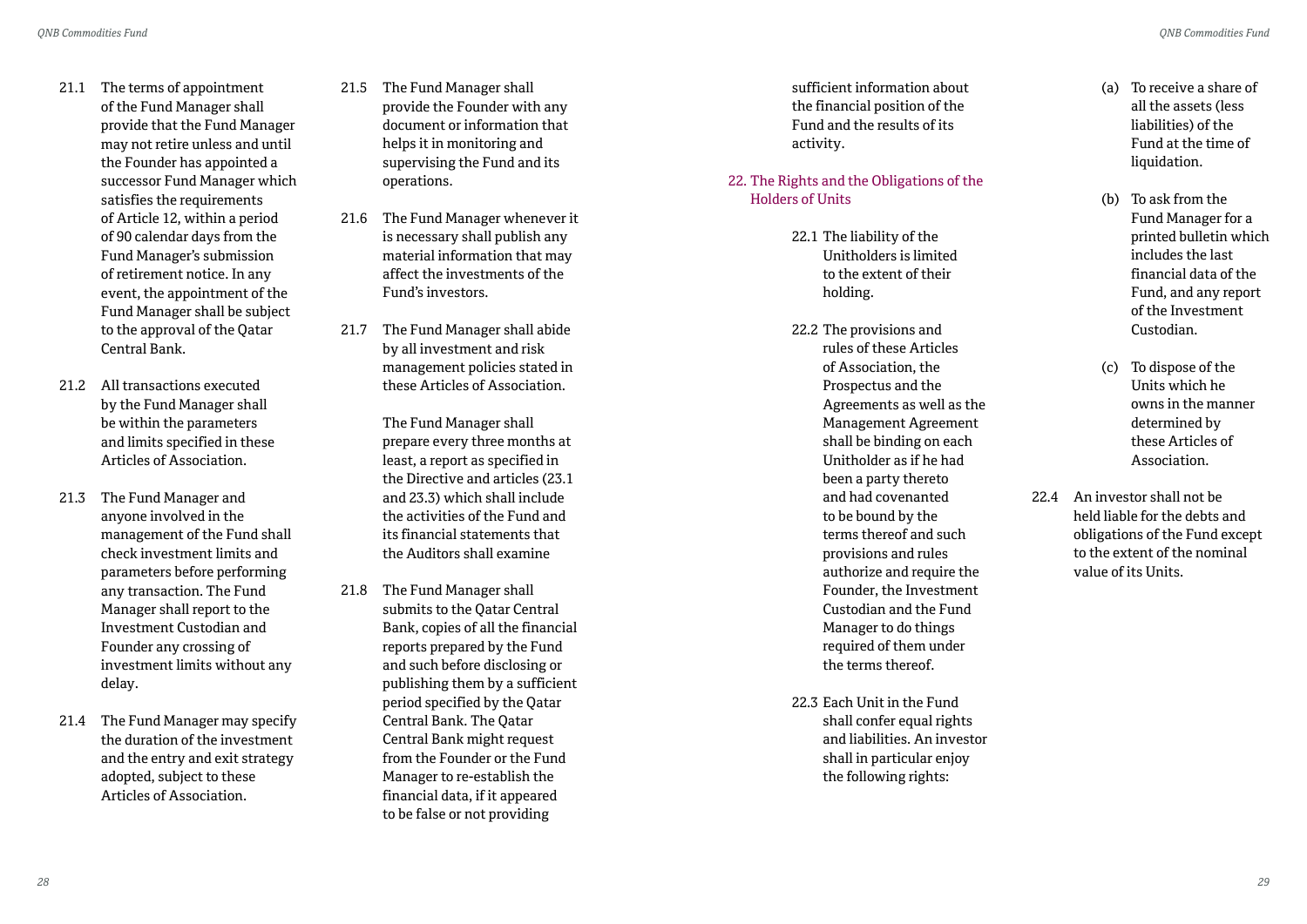## 22.5 Pledging of the Fund's assets:

- (a) It shall not be permitted for an investor's creditor or his heirs for any reason whatsoever to seek the placement of pledging orders on the Fund books or properties, nor shall they request the division or sale of such properties in the event it is not divisible, nor shall they interfere in the management of the Fund. In exercising their rights, they shall depend on the Fund's record, financial statements and reports.
- (b) The Fund's assets may not be pledged for the recovery of any debts due from one of the investors. The Units of a debtor investor may, however, be pledged. An entry to pledging shall be made in the Unitholders Register maintained by the Fund Manager pursuant to receipt of notice from an appropriate authority. The pledging is not cancelled except by another notice from a competent authority.

# 23. Fund Reports

- 23.1 Within fifteen Business Days after the end of each calendar quarter, the Fund Manager will prepare a financial statement according to the IFRS. The statement should include the financial position, income statement, changes in asset value of investment documents' holders, summary of the fund's activities, realized return rates, and disclosure of the potential risk, provided that such financial statements have been reviewed by the fund's auditor. QCB should be provided with a copy of the periodical statement at least ten days before disclosure. Copies of these reports will be mailed or emailed to Unit Holders at their registered addresses at their written request.
- 23.2 Any report issued by the Fund Manager shall be in accordance to these Articles of Association, the Directive and the Law.
- 23.3 The Fund Manager's quarter reports shall be published in ONB website.
- 23.4 Within ten Business Days after the end of each quarter, shall issue a assessment rates bulletin report that shows the determined Net Asset Value of the Fund as calculated at the Valuation Day in accordance with Articles 15.2 and 15.3 and shall be published in at least two local newspapers, one newspaper shall be in Arabic and the other one shall be in English.
- 23.5 The quaterly assessment report should include the previous unit rate as a minimum and the current rate whether for redemption or subscription and QCB should be provided with a copy of the assessment bulletin after being reviewed by the fund auditor along with newspapers where the report is published.
- 23.6 Within one month after the end of each calendar year, the Fund Manager will prepare a financial statement according to the IFRS. The statement should include the following financial data and information at a minimum, according to requirements of the International Accounting and Disclosure Standards:
- The financial position and explanations of the fund
- The income statement and explanations
- Realized return rates
- Statement of cash flows
- Statement of changes in asset value of investment documents' holders
- Disclosures of the accounting policies and risk management
- Report of the auditor.
- 23.7 QCB must be provided with a copy of the audited annual financial report of the fund and the report of the auditor with the auditing results (Management Letter) within at least one month before the publishing date set in the Executive Regulations (two months of the fiscal year end).
- 23.8 The annual financial report may be issued and published in at least two local newspapers, one newspaper shall be in Arabic and the other one shall be in English only if QCB does not furnish any comments during period mentioned in article 23.7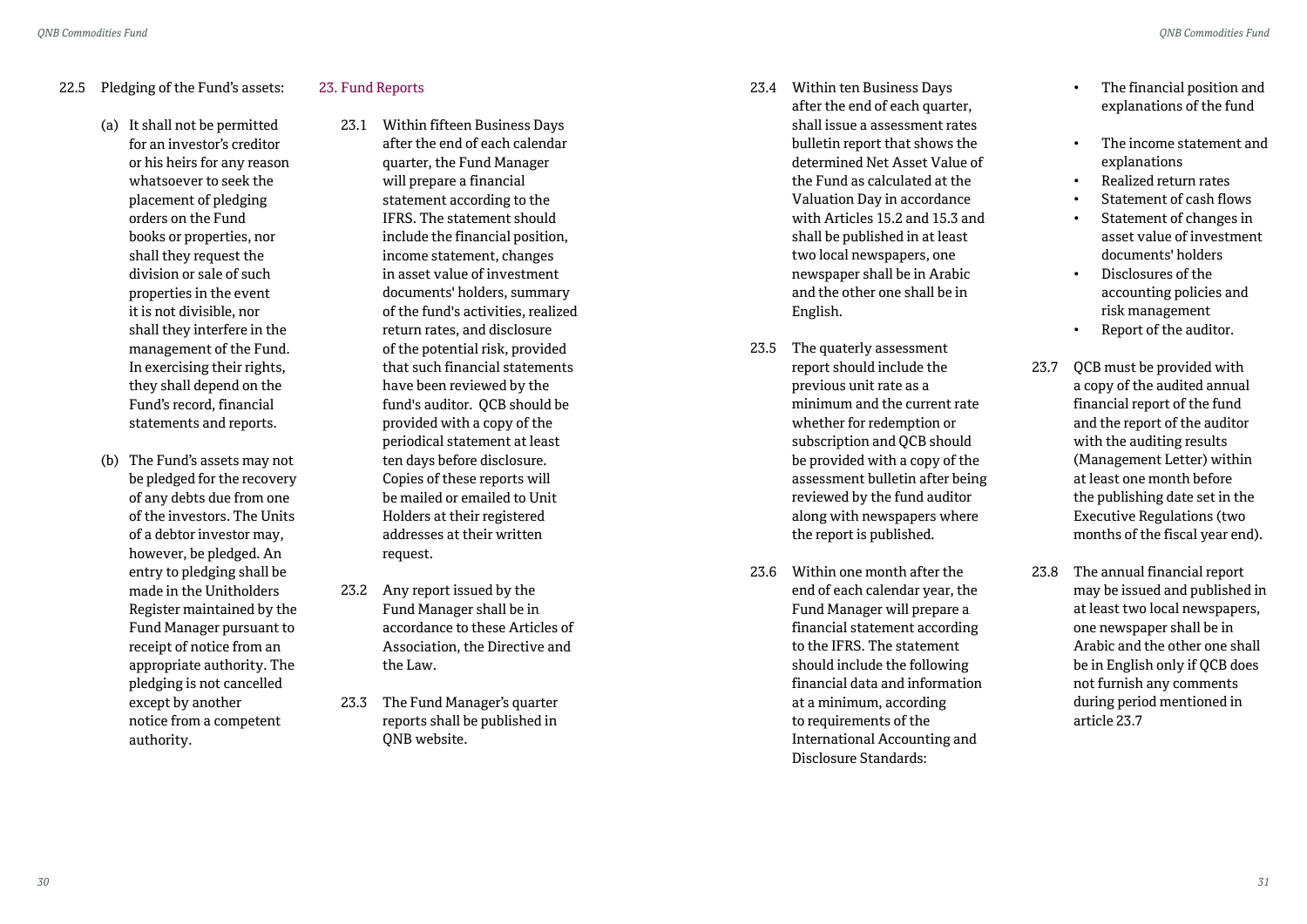## 24. Fiscal Year and Financial Statements of the Fund

- 24.1 The first financial year of the Fund shall commence on the date on which the Fund starts its activity and shall end on the 31st day of December 2012. Afterward, the Fund's financial year shall commence on January 1st and shall end on 31st December of each year
- 24.2 All financial bookkeeping and accounting issues shall follow the IFRS.

### 25. Amendments of Documents

- 25.1 No modification, alteration or addition may be made to the Management Agreement, the Agreements or these Articles of Association unless made with the mutual agreement by the Founder's Board of Directors or to whom the Board of Directors delegate power to act on its behalf on such issues and the relevant party, provided always that no such approval shall be required for any modification, alteration or addition which is required solely:
	- (a) To implement any change in the law, including a change brought about by an amendment to the law or any other relevant legislation directive; or
- (b) As a direct consequence of any such change in applicable legislation directive; or
- (c) To change the dates on which any Accounting Period begins or ends or to change any income allocation date; or
- (d) To replace the Investment Custodian or the Fund Manager when it has been removed or wishes to retire or has retired.
- 25.2 Where a relevant modification is proposed to be made to the Agreements, the Management Agreement or these Articles of Association, such modification shall not be approved unless each such modification has been the subject of a separate motion for its approval which has been separately approved by the Board of Directors of the Founder or to whom the Board of Directors delegate power to act on its behalf on such issues; and for this purpose each of the following is a relevant modification:
	- (a) An increase in the maximum of any periodic charge or fee payable to the Fund Manager;
- (b) A modification to any investment, hedging or borrowing restrictions specified in these Articles of Association, the Management Agreement, the Agreements or any Prospectus of scheme particulars issued by the Founder.
- 25.3 Whenever a proposed amendment affects the rights of the Unitholders, the approval of Unitholders shall be sought by the Board of Directors. The Unitholders may express their agreement or disagreement by facsimile, letter or e-mail. The amendment shall be deemed to be approved if Unitholders holding at least 50% of the Units approve the amendment, unless the amendment is rejected by the Qatar Central Bank. Failure by a Unitholder to express an agreement or disagreement within 30 calendar days of receiving notice of the proposed amendment will be deemed to constitute an approval of the amendment.

# 26. Termination and liquidation of the Fund

- 26.1 The Fund's original term is expected to be 10 years, though the Founder may accelerate or extend the Fund term in its sole discretion, but subject, in the case of any extension, to the approval of the Central Bank.
- 26.2 The Founder may, at any time, determine that it is in the best interests of the Fund, the Unitholders and the Fund Manager that the Fund be wound up.
- 26.3 In addition to the foregoing, the Fund shall be terminated and liquidated upon the occurrence of any of the following events:
	- (a) expiration of its duration;
	- (b) finishing of the purpose for which it was formed;
	- (c) issuance of a judicial decision terminating the Fund;
	- (d) occurrence of any of the liquidation events provided for in these Articles of Association;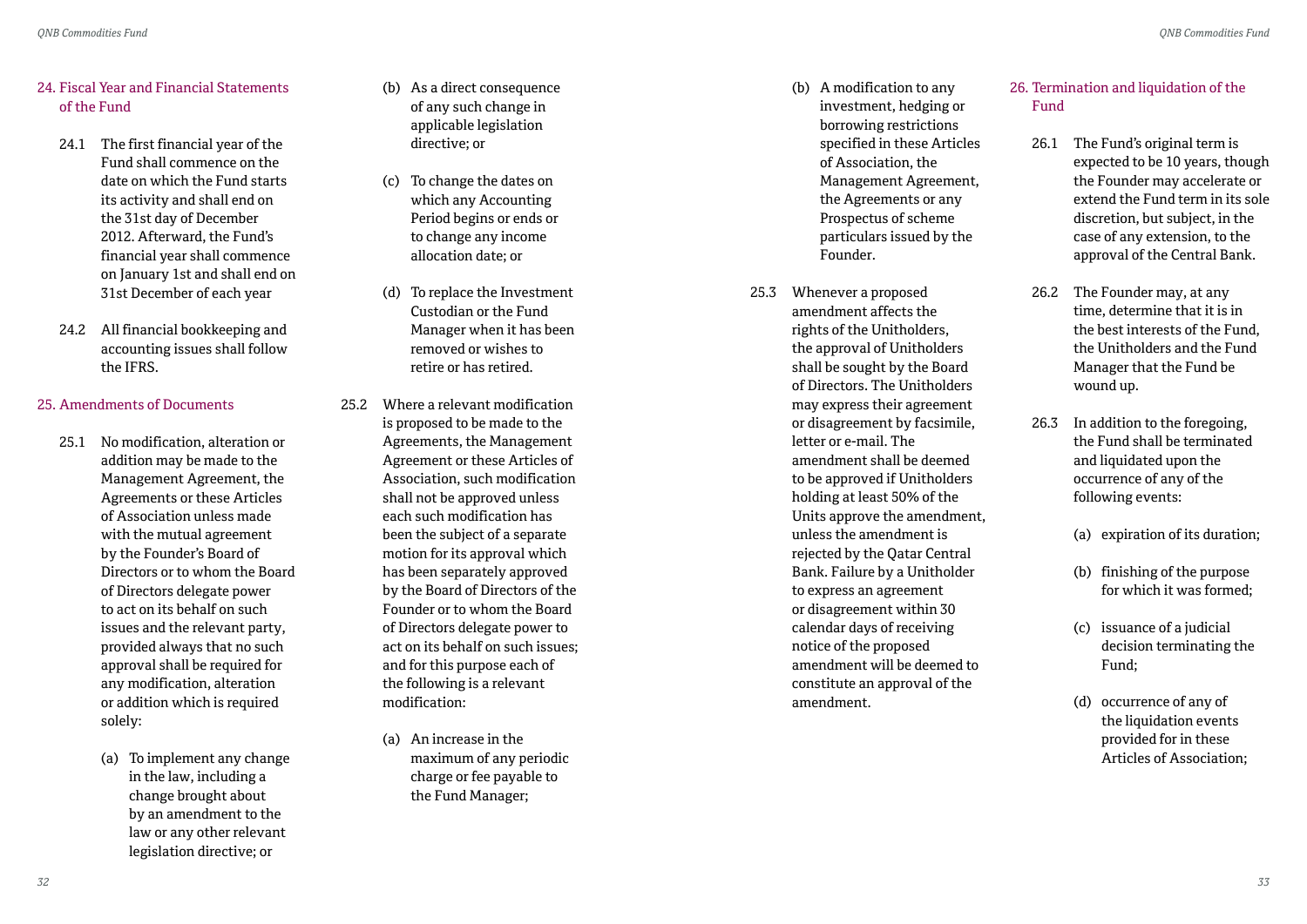(e) the termination of the Founder or the declaration of its bankruptcy, unless the management of the fund has been mandated to a third party, upon the approval of the Qatar Central Bank.

 The founder shall notify Qatar Central Bank of the occurrence of any of the events described above, in order to issue a decision terminating the Fund . The founder has to notify QCB with the liquidation and termination procedures conducted and the assigned liquidator in accordance with the funds Articles of Associations or agreement of investors. In case no relevant agreements or procedures are available, provisions of the commercial companies law no (5) of 2002 on liquidation of companies shall prevail as well as QCB regulations stated in the termination order, provided they do nto contradict the investment fund law and its executive regulation and these Articles of Association.

26.4 Upon liquidation decision being made by QCB, the founder must publish this decision at the Ministry of Business and Trade's funds register within one week as from the decision is issued and publish funds termination order in two daily local newspaper at least, one of which in English, within at least two weeks as from the date the termination is issued. It is obligatory to add to the name of the fund the expression "under liquidation" in any transaction during the liquidation period and should always be written in the same way.

> The authority of the Founder and the Fund Manager concludes with the termination of the fund. It is prohibited for them during the liquidation period to receive any money from the previous or new investors subscribe to the fund or to sign any new deal in the name of the fund or invest its cash in new investments or make any transaction linked to it other than what the liquidation procedure require, however each one will remain in charge of the administration

of the fund, supervise it and be considered as liable in front of the others of the liquidation until the end of the liquidation process or the designation of the liquidator.

- 26.5 Fund Manager will advise the Unitholders in writing that such determination has been made along with plans for the liquidation of the assets of the Fund and distribution of the Fund assets to the Unitholders.
- 26.6 Upon a winding-up of the Fund, the proceeds from the liquidation of the assets of the Fund shall be applied:
	- (a) first, in paying all outstanding liabilities of the Fund, including all fees and expenses of the Fund that remain unpaid; and expiration of the term fixed for the fund.
	- (b) second, in paying to the Unitholders the balance of the proceeds, which balance shall be apportioned between such Unitholders pro rata to the number of Units held by each of them.
- 26.7 Within one month of the issued and published liquidation order, the founder should provide QCB with the fund's audited financial statements as from the latest audited financial report until the date of liquidation and monthly report on the liquidation results, in addition to the conducted procedures. In case founder assigns experts or specialized analysts, their reports shall be submitted to QCB.
- 26.8 After liquidation procedures come to an end, during maximum one month from the date liquidation procedures ended, founder shall provide QCB with the full liquidator report on the procedures conducted, and the approved unit price to settle the unit holder rights. External auditor should be assigned to review the fund liquidation procedures and soundness and consistency of such procedures with Investment law no (25) of 2002 and its executive regulations, QCB regulations, and the fund's articles of associations. QCB shall be furnished with copy of this report within at least one month from the date the liquidation procedures ended and the unit holder rights settled.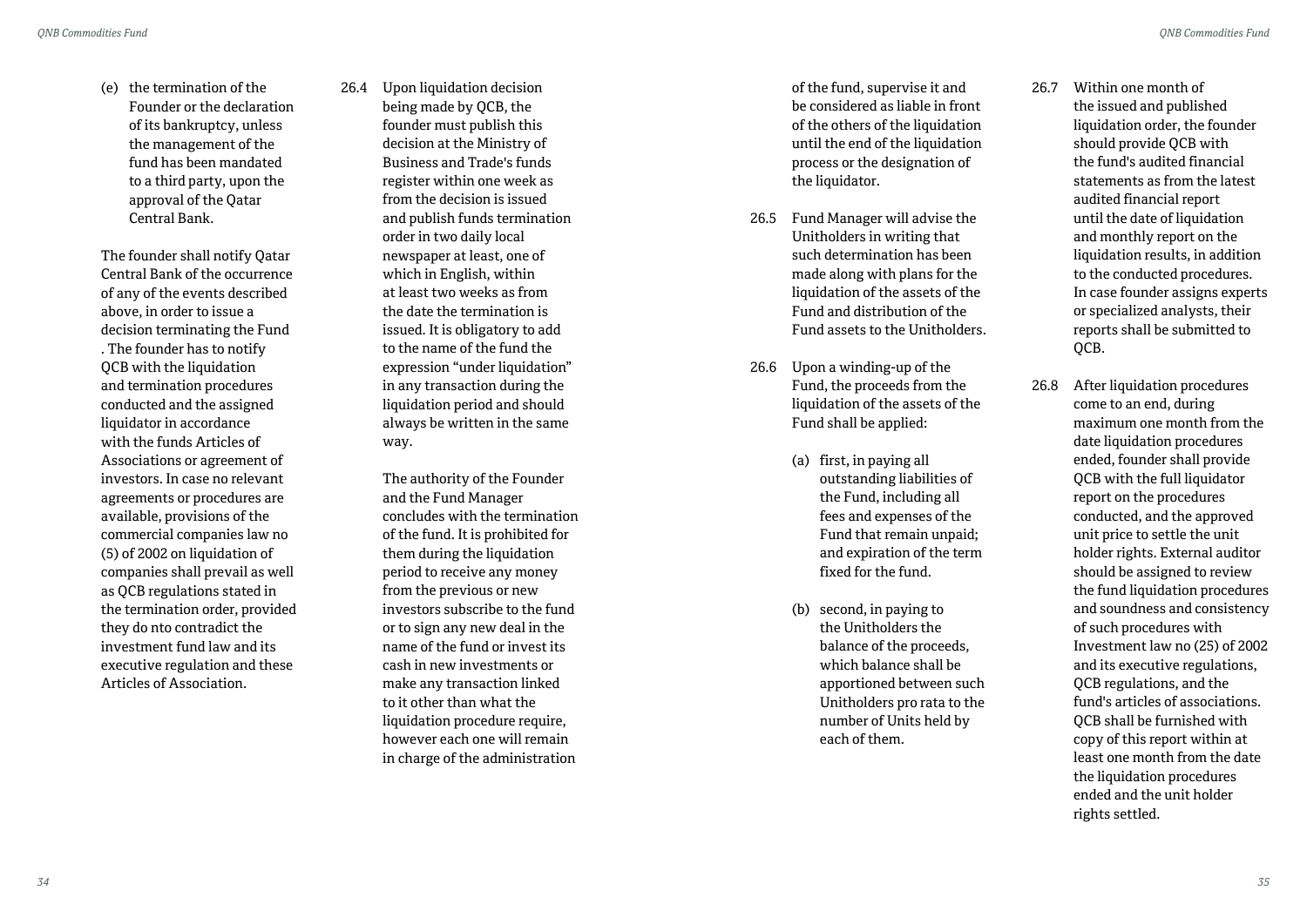26.9 The Fund's books for accounts and documents shall be kept for a period of 10 years commencing on the date on which the name of the Fund has been struck off the Investment Fund Register at the Ministry of Business and Trade.

#### 27. Auditors

- 27.1 The Founder shall solicit offers for the appointment and fixing remuneration of one or more auditors from among those licensed to practice audit profession in the State of Qatar (the "Auditors"). The Founder shall appoint the Auditors on annual bases for a period of one year. An Auditor may not be appointed for more than five successive years. The Fund shall pay for the remuneration of the Auditors. The Auditors shall carry out their duties according to the provisions and rules of these Articles of Association and the Directive.
- 27.2 The Auditors shall have the right to review, at any time, the books, records and other documents of the Fund. The Auditors shall have the right to demand any details or clarifications it deems necessary, and to verify the asset and liabilities of

the Fund. If faced by any difficulties in this regard, the Auditors should indicate this in a written report to the Founder.

- 27.3 The Auditors shall submit a report on the Fund's account to the Founder written two months from the end of each fiscal year. The Auditor's report should include the following:
	- (a) Whether it was provided with the information it deems necessary for the performance of its duties.
	- (b) If the balance sheet and profit and loss account were satisfactory and reflect the reality and in line with the IFRS as required by the concerned government authority, and that every thing is in compliance with the requirement of the law and these Articles of Association and truly and fairly reflect the actual financial status of the Fund.
	- (c) If the Fund maintains regular accounts.
	- (d) If inventory was carried out in accordance with the recognized standards.
- (e) If the details included in the Fund Manager's report are compliant with those found in the Fund's records.
- (f) If there were any breaches of these Articles of Association and the provisions of the Directive and the Law during the fiscal year in a manner harmful to the Fund operations and its financial status, to the best of its knowledge and the limit of the information available to it.
- (g) The Auditors shall review the periodic financial reports prepared by the Fund Manager during the fiscal year, and give their opinion thereon under the IFRS.
- 27.4 In the event the Fund has engaged more than one Auditor, a single joint report shall be issued by the Auditors unless such Auditors disagree on the contents of the report, in which case a separate report shall be issued by each Auditor.
- 27.5 The Fund has engaged more than one Auditor; they shall be jointly and severally responsible for the accuracy of their report and for any

damages or losses that may be incurred by the Fund, the investors or the other parties as a result of any mistakes by the auditors in performing their duties.

- 27.6 The Auditors shall provide the Founder with each report that they issue and shall also provide the Central Bank with each report that they issue upon the Central Bank's request.
- 27.7 The appointment of the Auditors is subject to the prior approval of the Central Bank.
- 27.8 The Founder may replace the Auditors, subject to the prior approval of the Central Bank. In any event, the replacement of the Auditors shall comply with the provisions of the Law and these Articles of Association.

#### 28. Disputes

 These Articles of Association shall be governed by and construed in accordance with the laws of the State of Qatar. Any dispute rising from or connected with these Articles of Association shall be referred to Qatari courts for final settlement.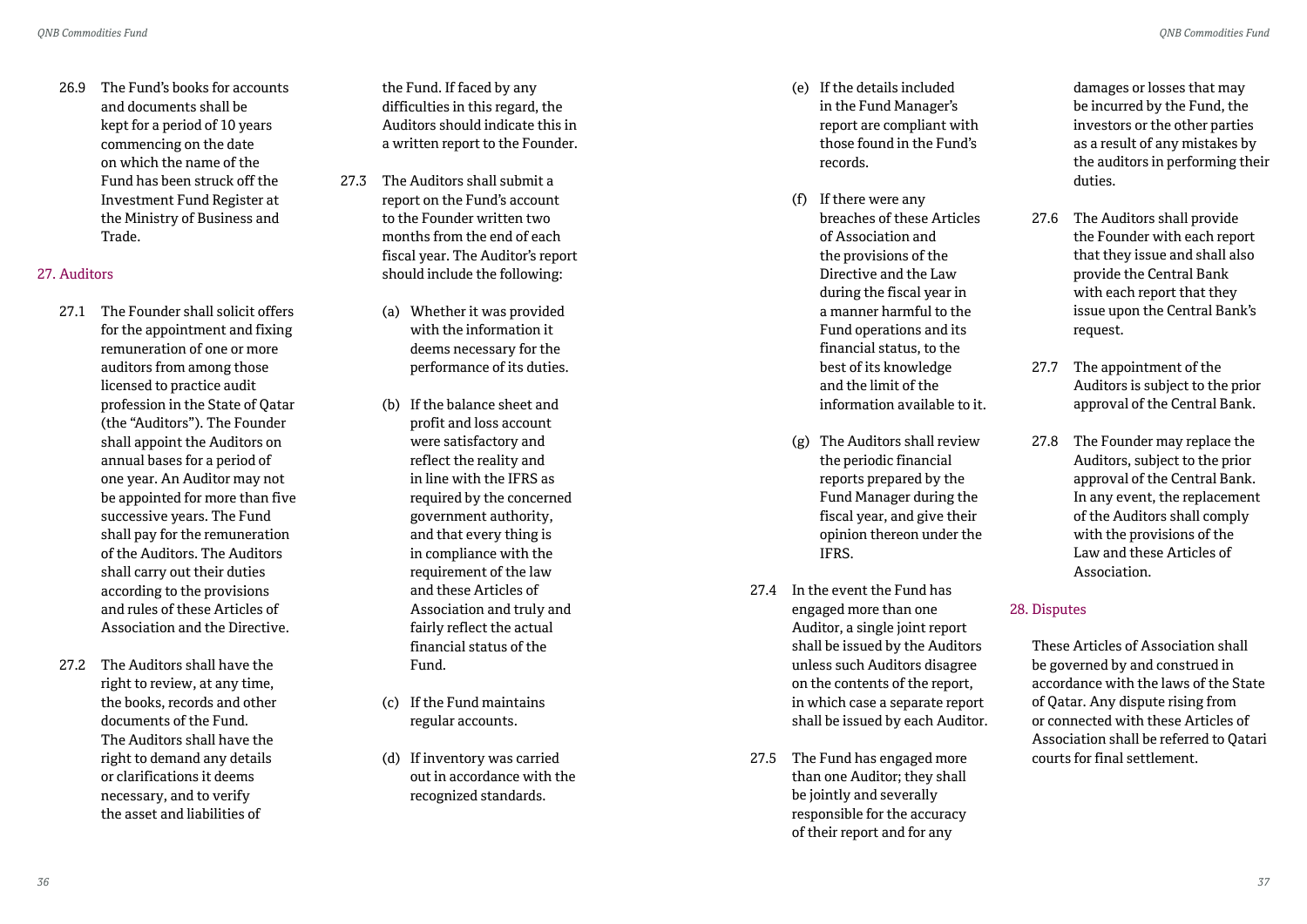### 29. Indemnity

 The Fund indemnify against loss and holds harmless the Fund Manager, the Investment Custodian and their parent companies, subsidiaries in addition to their official staff, managers, labor, agent, and fund representatives (each of them shall be called the protected party) against any loss, claim, damage, expenses or liabilities (including the fees and expenses of legal advisors) incurred by the protected party in relation to the activities of the Fund, unless such liabilities fall under the items of article (22) or (25) of the Directive of the Investment Funds Law or in case such loss, damage or expenses were incurred as a result of negligence, wilful default or fraud by the protected party.

#### 30. Notices

 All notices or documents or other communications addressed or posted in accordance to these Articles of Association shall be written in Arabic and English and the Arabic language text shall be the official language and the base for the interpretation of any disputed provision. These notices shall be considered posted, served and deemed in effect if:

(a) It was sent to the address or contact details as registered in the Fund Register, and in the case of correspondence with:

the Founder the address shall be: Qatar National Bank 3rd Floor Asset Management Division – QNB Head Office PO Box 1000 Doha Qatar Tel: +974 4440 7339 Fax: +974 44634402

the Fund Manager the address shall be: QNB Banque Privee (Suisse) SA 3 Rue des Alpes, 1201 Geneva, Switzerland Tel: +41 22 907 70 70

the Investment Custodian's address shall be: HSBC Bank Middle East Limited, Qatar Branch P O Box 57, Doha, Qatar

- (b) It was delivered personally to the authorized representative of the person whom the notice is sent to.
- (c) It was sent by prepaid guaranteed post service.
- (c) It was sent by Fax provided a transmission record is generated simultaneously with such facsimile transmission and indicating complete transmission of the communication.

### 31. General Provision

- 31.1 These Articles of Association shall be deposited and published in accordance with the provisions of the Law.
- 31.2 The rules of the law No. (25) of 2002 for Investment Funds and its Directive issued by the Minister of Economy and Commerce's (currently the Minister of Business and Trade) resolution No (69) of 2004, shall apply where no specific provision is made in these Articles of Associations. Further, all the amendments made to that Law and its Directive shall be considered integral provisions to these Articles of Association or amending to them, as the case may be.
- 31.3 These Articles of Association have been issued after the approval of the Ministry of Business and Trade -Fund Registration number: (58029) and the approval of Qatar Central Bank - License number of the Fund: [S.A\20\2012].
- 31.4 These Articles of Association have been made in Arabic and English texts. In case of conflict or ambiguity between the two texts, the Arabic text shall prevail.

#### 32. Definitions

In these Articles of Association:

 "Auditors" has the meaning ascribed to it under Article 27.1.

 "Administration Agreement" means the administration agreement relating to the Fund signed between the Fund, the Founder and the Investment Custodian as the same may be amended from time to time.

 "Custodian Agreement" means the custodian agreement relating to the Fund signed between the Fund, the Founder and the Investment Custodian as the same may be amended from time to time.

 "Management Agreement" means the management agreement relating to the Fund, as the same may be amended from time to time.

 "Net Asset Value" means the net asset value of Fund determined in accordance with the provisions set out in page 19 of the Prospectus.

 "Prospectus" means the prospectus relating to the Fund, as the same may be amended from time to time.

 "Redemption Date" has the meaning described to it under Article 13.13.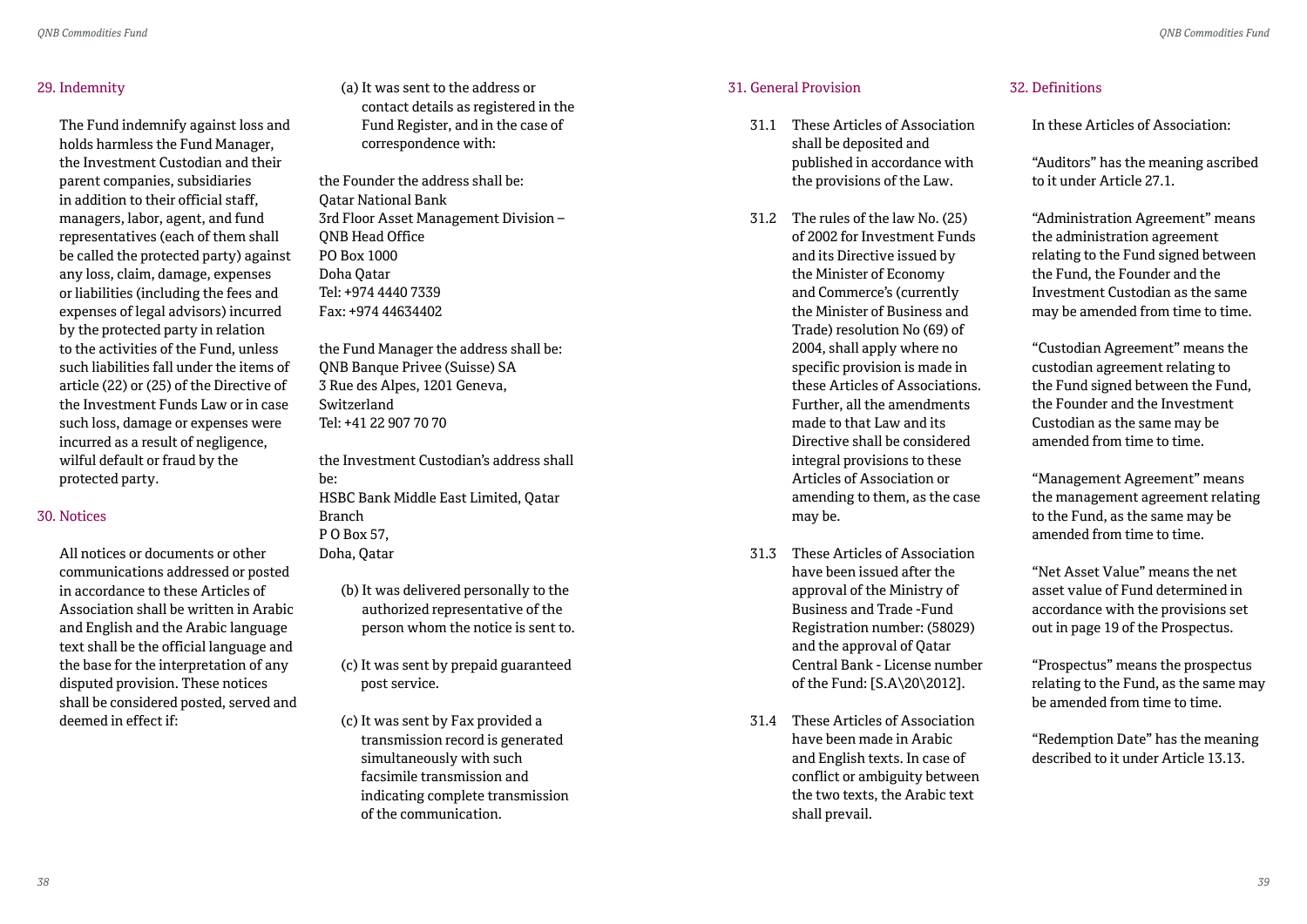"Redemption Price" means the redemption price of Units as calculated in accordance with the provisions of Article 14.6

 "Registrar Agreement" means the registrar agreement relating to the Fund signed between the Fund, the Founder and the Investment Custodian as the same may be amended from time to time.

 "Subscription Agreement" means the agreement to be entered into between the Fund and the Subscribers in relation to the subscription for Units in the Fund.

 "Subscription Price" means the subscription price for Units in the Fund.

 "Unit" means a proportion of the Fund issued to, and representing the investment of, a subscriber in the Fund.

 "Unitholder" means a holder of a Unit in the Fund, being the person described as the Subscriber in the Subscription Agreement (or any successor or transferee of such person or Unit).

 "Valuation Day" means the last Day of each calendar month or such additional days determined by the Founder.

"G.C.C." means the Gulf Cooperation Council.